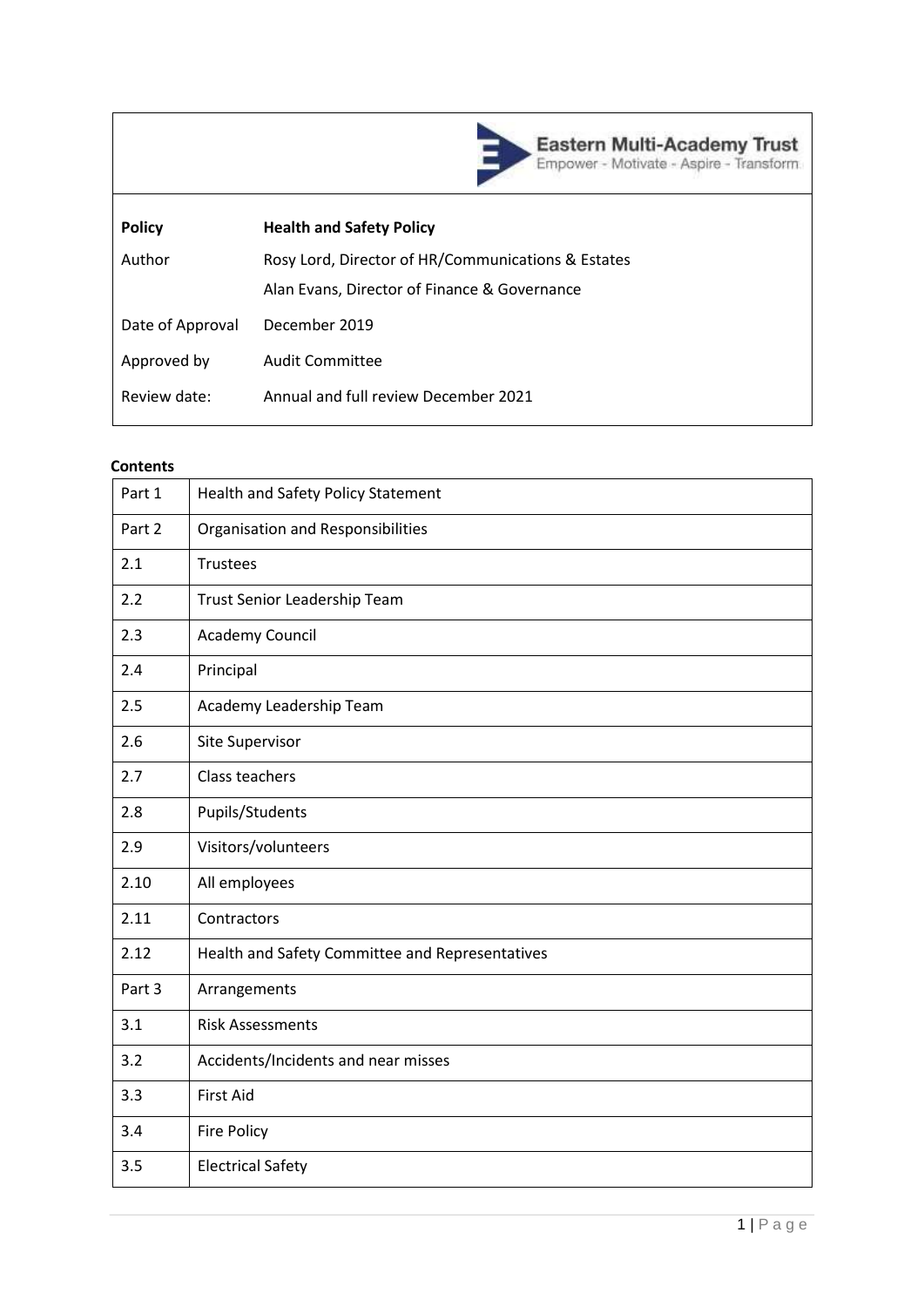| 3.6    | Gas Safety                                                              |
|--------|-------------------------------------------------------------------------|
| 3.7    | Site Safety and Security                                                |
| 3.8    | Asbestos                                                                |
| 3.9    | Control of Substances Hazardous to Health (COSHH) and Radiation Sources |
| 3.10   | Legionella                                                              |
| 3.11   | Display Screen Equipment                                                |
| 3.12   | <b>Manual Handling</b>                                                  |
| 3.13   | Working at Height                                                       |
| 3.14   | Lone Working                                                            |
| 3.15   | <b>Transportation and Driving for Work</b>                              |
| 3.16   | <b>Pregnancy and New Mothers</b>                                        |
| 3.17   | PPE                                                                     |
| 3.18   | Training                                                                |
| 3.19   | <b>Contractors and Permits to Work</b>                                  |
| 3.20   | Audits and Inspections                                                  |
| Part 4 | Appendices                                                              |
| 4.1    | List of Supporting Policies                                             |
| 4.2    | Inspection checklists                                                   |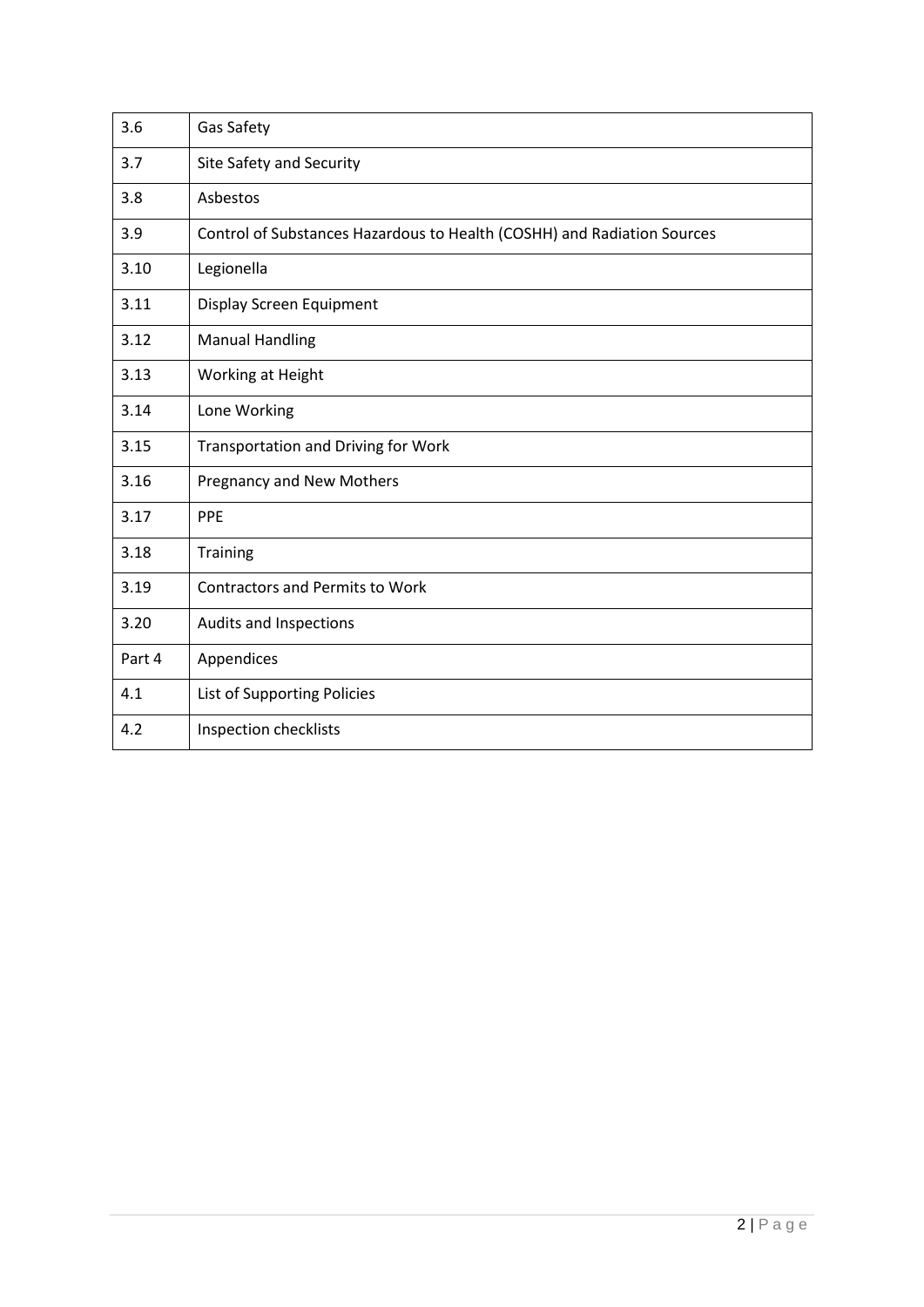#### **PART 1 Health and Safety Policy Statement**

It is Eastern Multi-Academy Trust's (EMAT) intent and policy that all reasonably practicable steps will be taken to ensure the health and safety of all pupils and personnel employed by EMAT, contractors and visitors who attend the sites. In doing so, the aim is to minimise any risk of accidents or damage within the Trust.

It is the responsibility of those personnel with specific responsibilities for health and safety as set out in this policy and within the Academy and Trust to ensure that their responsibilities are adequately undertaken and delegated in their absence.

All personnel who authorise work to be carried out at any time should ensure that there are adequate health and safety facilities available especially to those who come into the Academy/Trust to carry out functions not normally done by the personnel already employed by the Trust.

This includes teachers, those hiring facilities, day or night, staff of contracted out service providers such as cleaners, catering, grounds maintenance and most definitely those personnel who come onto any trust premises to carry out maintenance or repair work to the buildings, fabric or structure, internally or externally.

The Health and Safety at Work Act and all subsequent legislation is to be complied with at all times and without exception. It is the Trust's policy to make our places of work as health and safety conscious as possible for all staff, pupils, visitors and contractors.

Where necessary the Trust will seek and recruit specialist advice to determine the risks to health, safety and wellbeing in the Trust and the precautions required to deal with them.

All employees must follow policy, procedure and guidance to ensure the maintenance of high standards of health and safety in all Trust premises and activities. Serious breaches of the health and safety policy may be treated as disciplinary offences.

This Health and Safety Policy Statement of Intent and the Organisation and Arrangements that support it will be reviewed annually or more frequently where there have been significant changes.

Signed: Signed:

Chair of the Board of Directors Chief Executive

#### **PART 2 Organisation and Responsibilities**

- 2.1 The Trustees (Directors) will:
	- Ensure the Trust has in place appropriate arrangements for managing health and safety
	- Approve health and safety policies
	- Receive annual or more regular reports
	- Receive reports regarding high level accidents and incidents and investigations

 $\Box$ 

Operational responsibility lies with the Chief Executive (delegated to the Director of HR and Estates) and oversight is provided by the Trust Audit Committee.

2.2 The Trust Senior Leadership team will: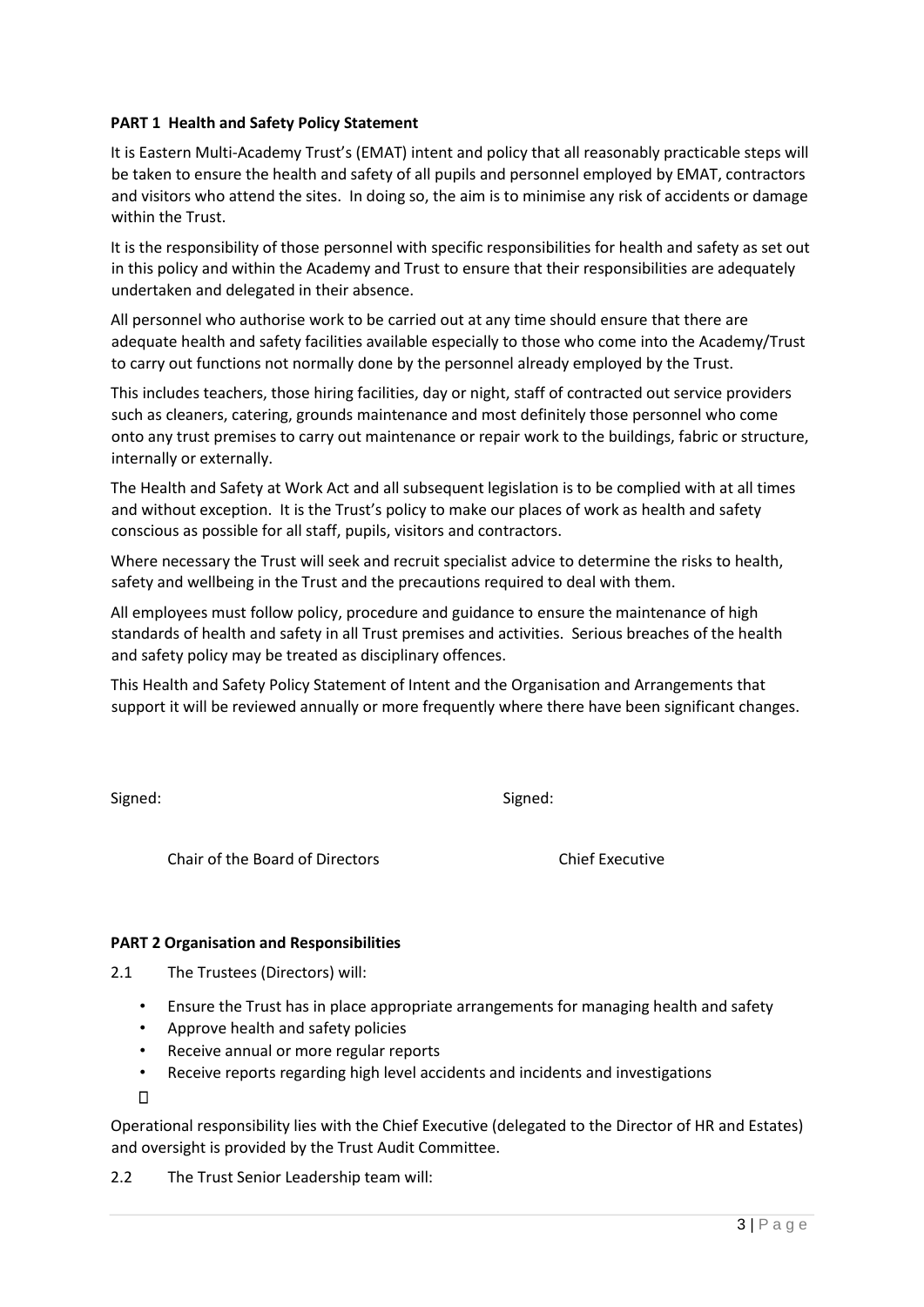- Ensure the adequate funding is provided to enable the Academy and the Trust to be organised and run in a safe and healthy manner.
- Where funding for particular hazards is the responsibility of another party (eg the landlord), the Trust, will support the Academy to ensure the problem is highlighted and assess the hazard in order to render the problem area safe.
- Address any health and safety problems brought to them by the Principal, staff or parents as required.
- Ensure the Trust Health and Safety Policy is brought to the attention of all staff.
- Appoint a competent person as the Trust's Health and Safety Officer/Advisor to support Academies in the identification and assessment of risk and ensure action is taken to reduce risks. This falls under the remit of the Director of HR & Estates.
- Ensure a system is implemented to manage safety and ensure compliance.
- Ensure appropriate insurance arrangements are in place.
- Ensure appropriate policies and procedures are in place at Trust level and cascaded to all Academies.
- Ensure health and safety is a regular part of the agenda at senior leadership team meetings
- Ensure all Academies have a health and safety committee in place
- Consult regularly with staff and recognized unions on matters of health and safety
- Ensure all Trust staff visiting each Academy follow appropriate procedures and report any issues via the local procedures
- Ensure appropriate external health and safety inspections, fire risk assessments and other Trust-wide activities take place
- Use SCA funding appropriately to support health and safety and estates are safe, secure and compliant
- 2.3 The Academy Council will:
	- Ensure the Principal puts in place a local health and safety policy approved by the Council
	- Ensure appropriate arrangements are in place for health and safety within the Academy
	- Ensure there are suitable and sufficient risk assessments in place for work activities
	- Receive reports on health and safety from the Principal including reports on accidents or incidents and investigations
	- Appoint a health and safety council member to attend committee meetings where possible
	- Top receive reports on inspections and resulting actions
	- Ensure a positive health and safety culture is established and maintained

#### 2.4 The Principal of each Academy will

- Produce for approval and adoption a local health and safety policy and procedure for the Academy including fire or emergency evacuation procedures
- Ensure this is communicated along with the Trust's Health and Safety Policy and other policies and procedures to all staff
- Ensure staff understand their responsibilities under the Policy and procedure and appropriate training is put in place to support that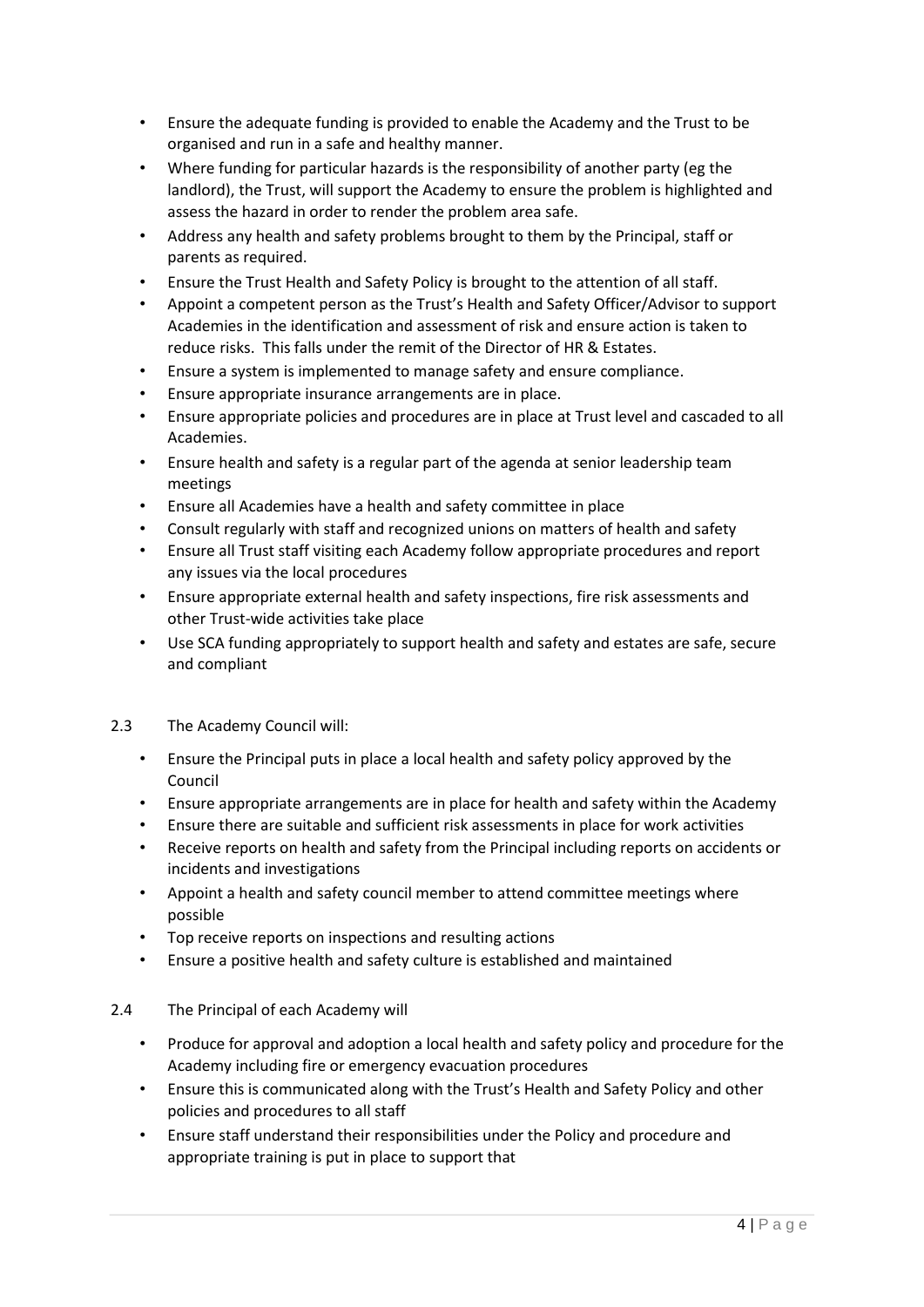- Ensure adequate accident and incident reporting processes are in place and appropriate investigations take place into incidents and accidents and relevant improvements are put in place where identified
- Ensure appropriate defect and maintenance reporting processes are in place
- Ensure risk assessments are in place for all work activities including trips and visits
- Ensure all statutory compliance work is undertaken for the Academy and servicing and maintenance is undertaken
- Ensure adequate funding is available for health and safety activities
- Set up and maintain a health and safety committee
- Undertake regular site inspections with the site supervisor/caretaker to ensure it is safe and secure
- Raise with the Trust any serious issues and seek support where appropriate for advice and guidance or funding support for improvement projects vis SCA or its equivalent
- Ensure appropriate procedures are in place to ensure visitors, volunteers including work placements and contractors are aware or, and abide by, the health and safety policy and procedures.
- Delegate appropriate tasks to the site supervisor/caretaker and engage suitable contractors where appropriate
- Ensure internal arrangements are in adequate for first aid, mental health first aid etc
- 2.5 Each Academy Leadership team will
	- Support the Principal in the duties outlined above
	- Operationally manage the health and safety of the Academy and be active in monitoring health and safety
	- Ensure areas under their responsibility have appropriate risk assessments in place including disposal processes where applicable
	- Carry out inspections of the Academy and report issues as required
	- Be proactive in identifying where improvements can be made
	- Pass on health and safety issues to and from team meetings as required
	- Induct all new staff to ensure they understand their responsibilities under this policy and others
- 2.6 Site Supervisors/Caretakers will
	- Ensure the site is secure at all times
	- Ensure there are safe means of access and egress and these are clear of obstructions at all times
	- Ensure contractors see the asbestos register before undertaking work
	- Ensure the Academy is kept clean and adequate welfare facilities are provided
	- Ensure they operate safe working arrangements when undertaking maintenance tasks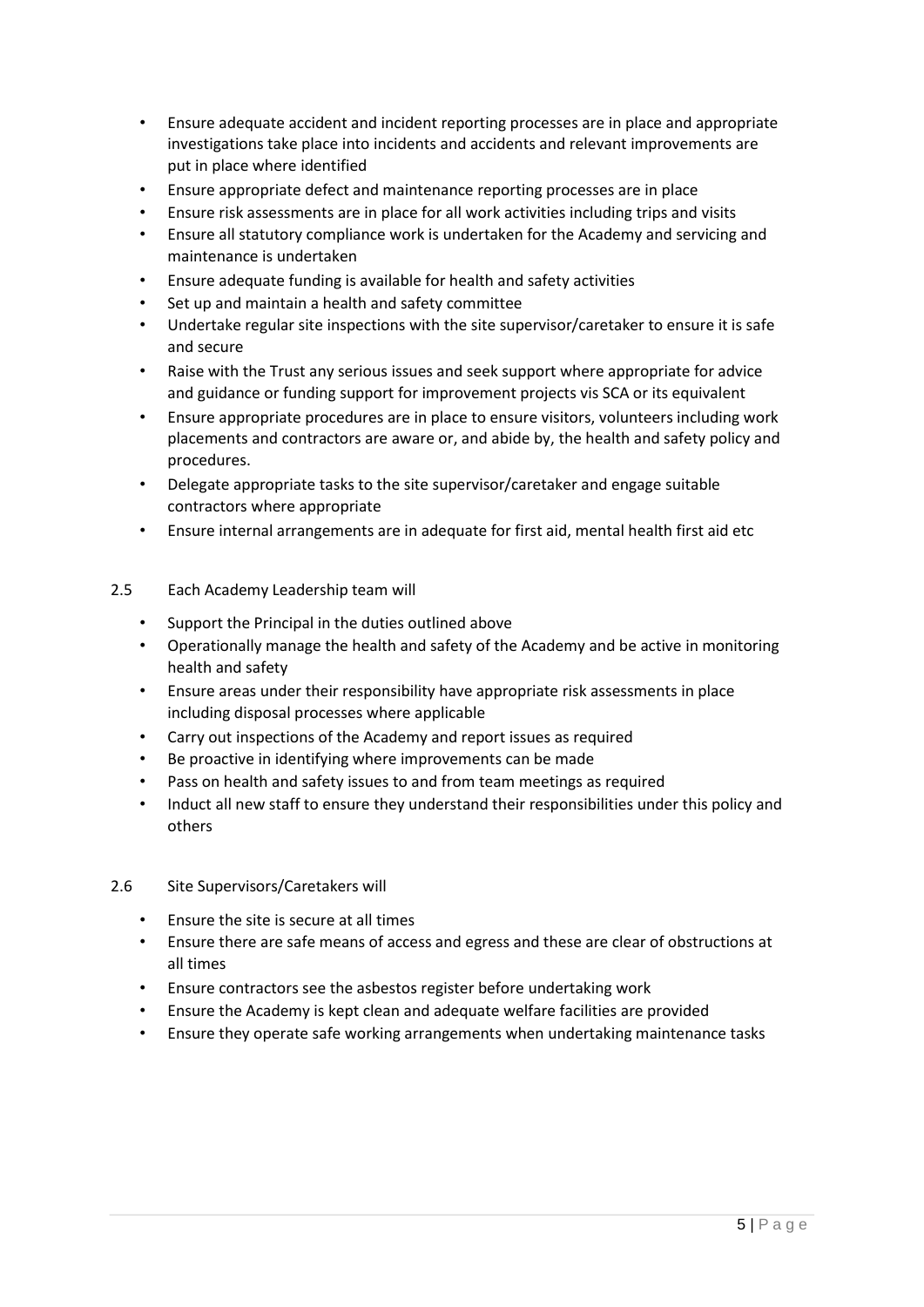$\Box$ 

Monitor contractors whilst on site and ensure contractors use safe working procedures when working in the Academy

- Ensure adequate fire safety arrangements are implemented
- Regular testing and maintenance of fire equipment, doors, alarms, emergency lighting is undertaken and recorded
- Ensure statutory compliance and Trust compliance occurs and is recorded including asbestos management and legionella testing amongst others
- Take responsibility for acting on reports of defects and maintenance issues where possible
- Ensure the Health and Safety law poster is displayed with up to date information
- Ensure first aid boxes are available and stocked at all times
- Report any concerns to the Principal regarding hazards or safety concerns
- Conduct regular site inspections with the Principal or relevant senior leader and identify any issues needing attention
- Ensure COSHH procedures are followed at all times and stored appropriately
- Take part in relevant training and development

#### 2.7 Class Teachers will

- Effectively supervise their pupils at all times and ensure they follow the safety procedures
- Take charge in emergency situations and carry out the necessary procedures to keep the pupils safe
- Inspect their classrooms/workshops/labs half termly and report any maintenance/defects
- Report any defects found within their classrooms/workshops/labs and
- anywhere within the Academy for action
- Ensure pupils are safe using resources or equipment for their lessons and undertake any health and safety precautions needed and correct storage is provided and used at all times
- Ensure risk assessments are in place for all activities
- Ensure all equipment used is inspected, maintained and serviced as appropriate prior to use and record same and take any dangerous or non-compliant equipment out of use and report it
- Follow appropriate codes of practices eg CLEAPS, COSHH
- Raise any health and safety concerns with the leadership team or health and safety representative as appropriate
- Undertake appropriate training and development activities
- Ensure the relevant procedures are followed for trips and visits they attend with pupils

Heads of Department will monitor activities within their departments and ensure all are in place as set out above and ensure all staff are trained appropriately for their responsibilities.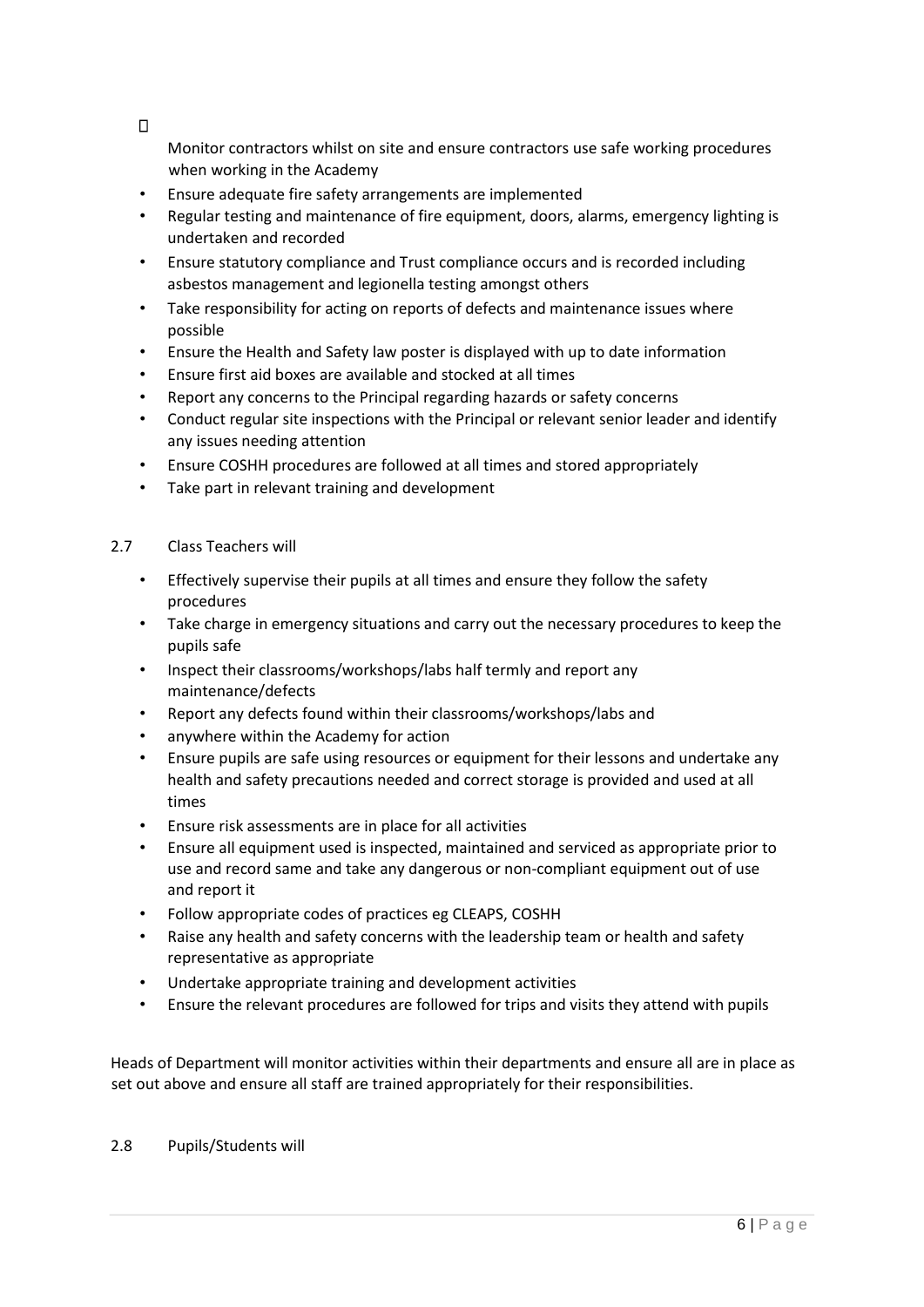$\Box$ 

- Follow safe practices and procedures as instructed by their teacher or other member of staff
- Exercise personal responsibility for the safety of themselves and others
- Observe standards of dress consistent with the safety and/or hygiene for the activity eg suitable footwear
- Observe all the safety rules of the Academy and in particular the instructions of staff given in an emergency
- Not willfully misuse, neglect or interfere with things provided or his/her safety  $\Box$ Not by their act or omission put anyone at risk

Report any incident or hazard which may put others at risk

#### 2.9 Visitors/volunteers will

- Make themselves conversant with their responsibilities under the Health and Safety Policy and safety procedures where they may be visiting or volunteering
- Follow all emergency procedures and instructions from staff
- Not put anyone at risk because of their acts or omissions
- Report any defects that they observe

#### 2.10 All employees will

- Be conversant with the Health and Safety Policy and their responsibilities under it
- Be aware of other polices which affect them such as manual handling or driving for work
- Be fully conversant with emergency procedures and take appropriate action
- Take reasonable care for their health and safety at work and that of other persons who might be affected by their acts or omissions both at work and during off site activities
- Report immediately any defects or issues they observe particularly if they present any serious or immediate danger
- Take action to stop any activity which is dangerous or could cause a risk to others
- Ensure they use equipment provided appropriately and line with the instructions and/or training given and use PPE if required
- Not misuse anything which has been put in place for health and safety reasons
- Co-operate with the employer or other parties in order to improve health and safety

#### The Health and Safety at Work Act 1974 states:

"It shall be the duty of every employee while at work;

- To take reasonable care for the Health and Safety of him/herself and that of any other persons who may be affected by his/her acts or omissions at work, and
- As regards any duty or requirement imposed on his employee or any other person by or under any of the relevant statutory provisions, to co-operate with him/her so far as it is necessary to enable that duty or requirement to be performed or complied with" The Act also states:

"No person shall intentionally or recklessly interfere with or misuse anything provided in the interest of health, safety or welfare in pursuance of any of the relevant statutory provisions"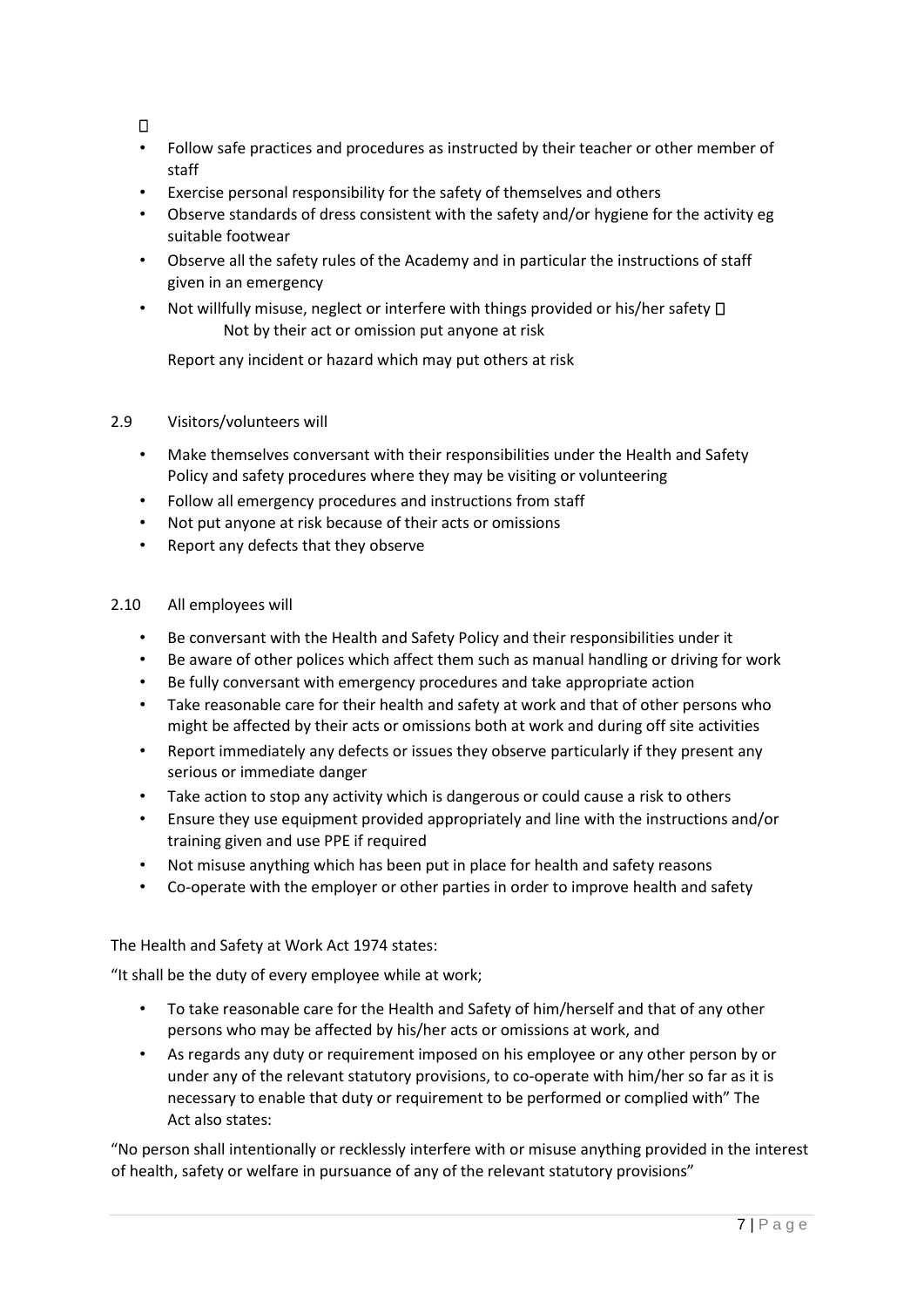#### 2.11 Contractors will

- Familiarize themselves with the Health and Safety Policy and procedures for the Academy in which they are working
- Ensure they inspect the asbestos register for the area in which they are working
- Follow safe working practices at all times and ensure the safety of the pupils and employees within the Academy by agreeing any safety rules, exclusion areas etc
- Ensure their staff are appropriately trained and their equipment is serviced and maintained properly and PPE is used where appropriate
- Ensure they have the appropriate insurance in place

Ensure good housekeeping rules are followed whilst on the premises and leave the site clean and tidy and safe

• Must sign and date to acknowledge that they have received a copy of the Trust Health and Safety Policy and local policy – see appendix 1

#### 2.12 The Health and Safety Committee and Health and Safety Representatives

The importance of consultation and co-operation with staff in the successful implementation of a fully integrated health and safety ethos and culture is acknowledged. At Trust level, health and safety is a standard agenda item for its regular JCNC meetings with recognized unions. Therefore feedback will be received by the Trust as necessary from local Academy leadership, local Health and Safety Committees and recognized unions at JCNC meetings.

| $\Box$ | Promote co-operation between management and employees on matters of health,<br>safety and welfare at work                                                                                                                                                                                 |
|--------|-------------------------------------------------------------------------------------------------------------------------------------------------------------------------------------------------------------------------------------------------------------------------------------------|
| $\Box$ | Examine both internal and external health and safety reports and audits and discuss<br>areas for improvement                                                                                                                                                                              |
| $\Box$ | Review health and safety local arrangements, policy and procedures on a continuous<br>basis implementing revisions where necessary                                                                                                                                                        |
| $\Box$ | Study accident and absence statistics (including absence levels due to mental health) in<br>order that unsafe conditions, acts and practices can be identified and consideration<br>given to the formulation of procedures and guidance to eliminate the hazard and/or<br>reduce the risk |
| $\Box$ | Assist in the development of safety guidance and safe systems of work                                                                                                                                                                                                                     |
| $\Box$ | Participate in periodic joint inspections/reviews                                                                                                                                                                                                                                         |
| $\Box$ | Monitoring health and safety training for staff                                                                                                                                                                                                                                           |

The terms of reference for the Academy health and safety committee are to:-

#### Membership of the Committee

Principal (or their representative)

Senior operational member of staff with responsibility for the estate/health and safety

 $\Box$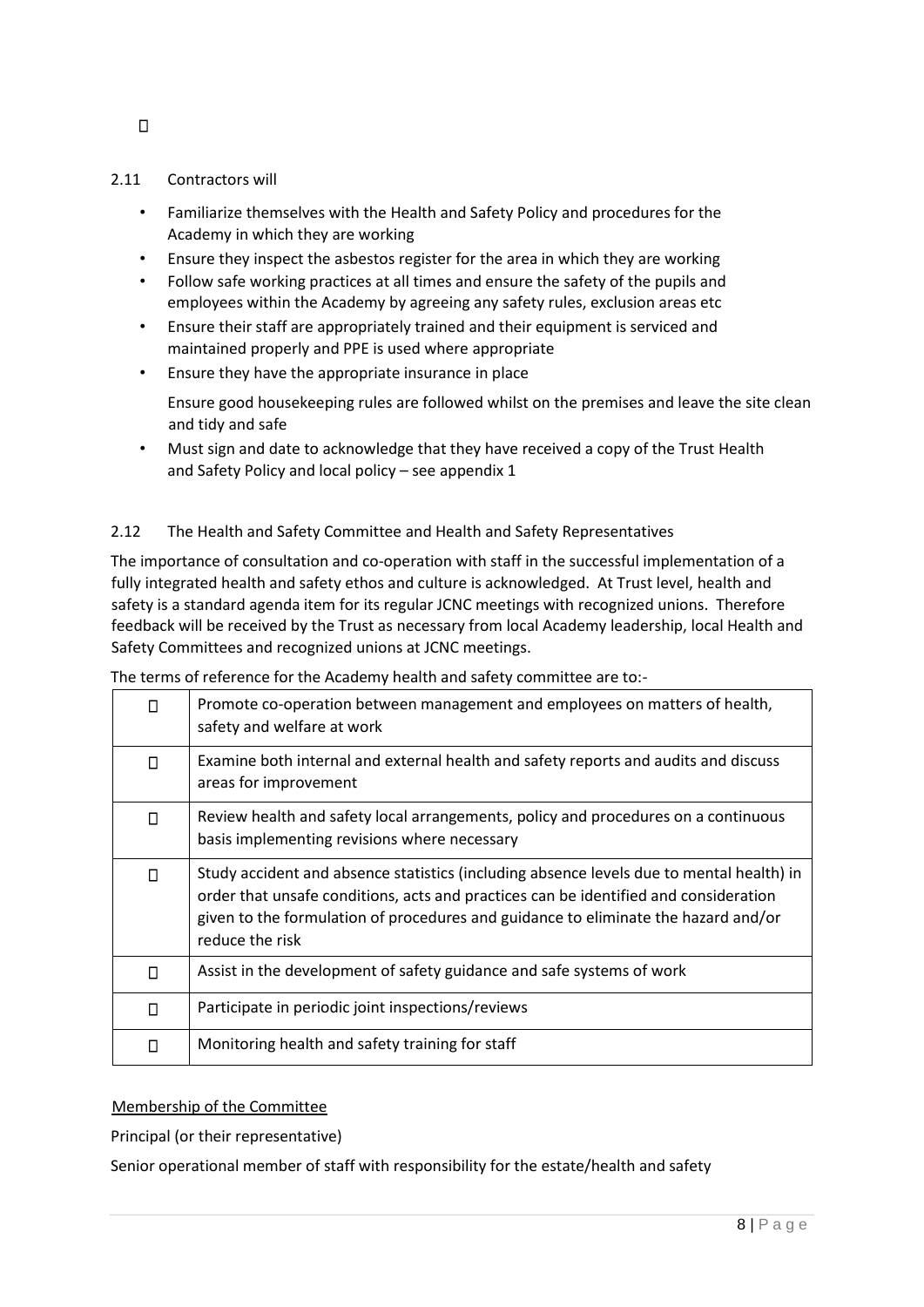Trade Union representatives (if present) Premises Manager or equivalent Academy Council health and safety member Other representatives of high risk areas (secondary) eg technology, science

Staff or union health and safety representatives can

- Attend the Health and Safety Committee
- Undertake inspection visits with the Principal
- Raise issues with the Principal and at the Committee
- Consult with staff regarding health and safety issues

 $\Box$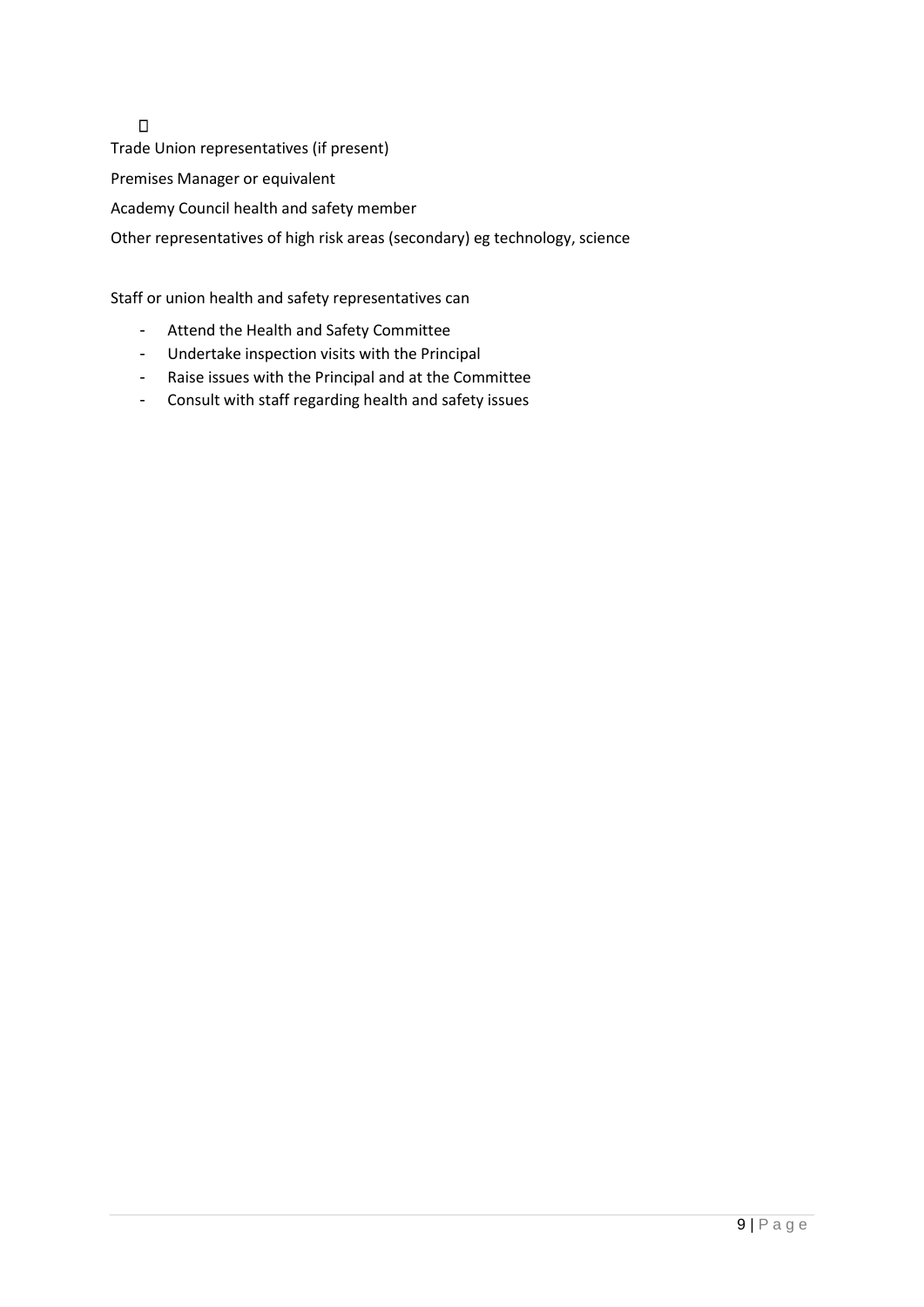#### **PART 3 Health and Safety Arrangements**

The Academy will adopt the Trust's policies and arrangements and may produce additional local Academy procedures to support these.

3.1 Risk Assessments

Risk Assessments are a legal requirement under the Management of Health and Safety at Work Regulations 1999, although most aspects of health and safety and the legislation requires a risk assessment approach.

All risk assessments will be recorded, in part this will be through using curriculum lesson planning/schemes of work documentation, as well as by using generic risk assessment templates via the portal of our health and safety advisors, these will be adapted to our schools' specific requirements. In addition, specific risk assessments will be undertaken as required. All risk assessments will be accessible to those who need them and will be reviewed periodically, following an accident or incident, on the introduction of any new process/equipment/substance or other significant change in circumstances.

#### **All Educational visits undertaken by any Academy will also be subject to a written risk assessment.**

The table below sets out the names/job titles of the staff assisting with the assessment process, details of when this will take place and the location of risk assessments.

Below are the people assisting with the risk assessment process for their individual area of work:

| Name<br>Linda Mahoney                   |
|-----------------------------------------|
| Area of Work Operations Officer         |
| Location of RAs School Office           |
| Ray Cook<br>Name                        |
| Area of Work Caretaker                  |
| Location of RAs School Office/Caretaker |
| Sarah Wilson<br>Name                    |
| Area of Work<br>Leadership              |
| Location of RAs School                  |
| Office                                  |
| Gemma Sykes<br>Name                     |
| Area of Work EYFS/KS1 Lead              |
| Location of RAs School Office           |
| <b>Glen Rossiter</b><br>Name            |
| Area of Work<br>KS2 Lead                |
| Location of RAs School Office           |
| Name Jo Airdrie                         |
| Area of Work<br><b>SENCO</b>            |
| Location of RAs School Office           |
| Name                                    |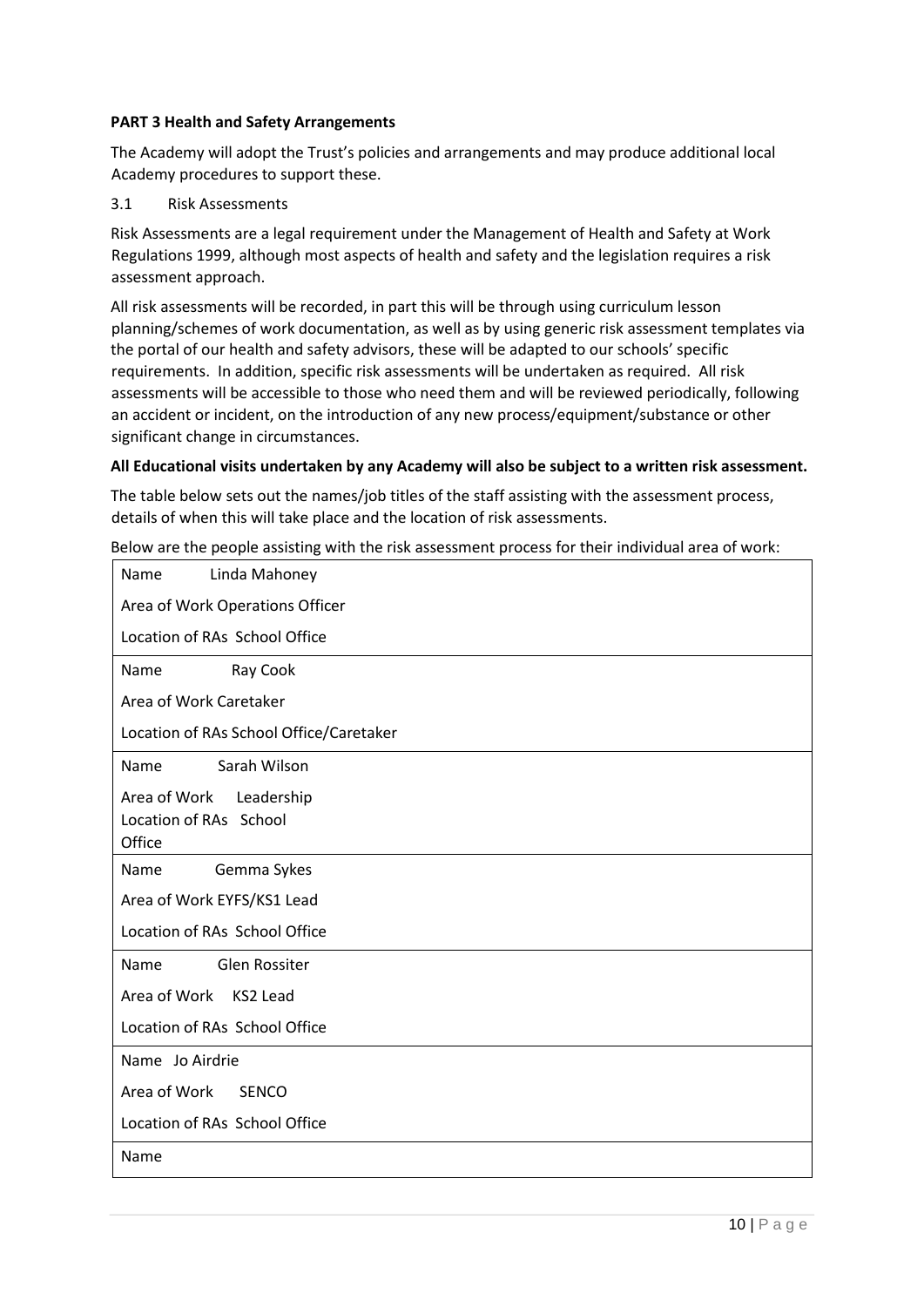| Area of Work                 |  |  |  |
|------------------------------|--|--|--|
| Location of RAs              |  |  |  |
| Name                         |  |  |  |
| Area of Work                 |  |  |  |
| Location of RAs              |  |  |  |
| Name                         |  |  |  |
| Area of Work Location of RAs |  |  |  |
|                              |  |  |  |
| Name                         |  |  |  |
| Area of Work                 |  |  |  |
| Location of RAs              |  |  |  |
| Name                         |  |  |  |
| Area of Work                 |  |  |  |
| Location of RAs              |  |  |  |

#### *It is the Principal's responsibility (as duty holder) to ensure that risk assessments are carried out. However, the Principal may request the assistance of competent staff in carrying out risk assessments across various curriculum areas of activity within the academy.*

#### 3.2 Accidents/Incidents and Near Misses

All accidents, incidents and near misses to our staff and pupils will be recorded and investigated, as appropriate to find out what happened and how any similar incident can be avoided.

The Principal is responsible for ensuring that accidents are investigated and that major accidents, which are reportable to the Health and Safety Executive, are reported to the incident call centre and to the central Trust. In serious incidents the Trust will support investigations either within the Trust or with the HSE.

All staff have a responsibility to report and record accidents, incidents and near misses in line with the Trust Policies and Procedures. The Principal will ensure staff are aware of the requirement and the location of report forms/books. Our accident/incident and near miss book/forms are kept in the filing cabinet in the school office.

The Principal, or relevant member of the senior leadership team, will review all reports to identify any patterns or trends. The Health and Safety Committee will also review statistics and trends as part of their remit. Principal's will also report health and safety regularly to the Academy Council and JAGs. The Trust will monitor reports received and also review any areas of concern for review with the Academy.

The Principal will appoint an appropriate person to undertake investigations and see what lessons can be learnt and how similar events can be avoided. Risk assessments, curriculum plans or systems of work will be amended to reflect any lessons learnt.

#### 3.3 First Aid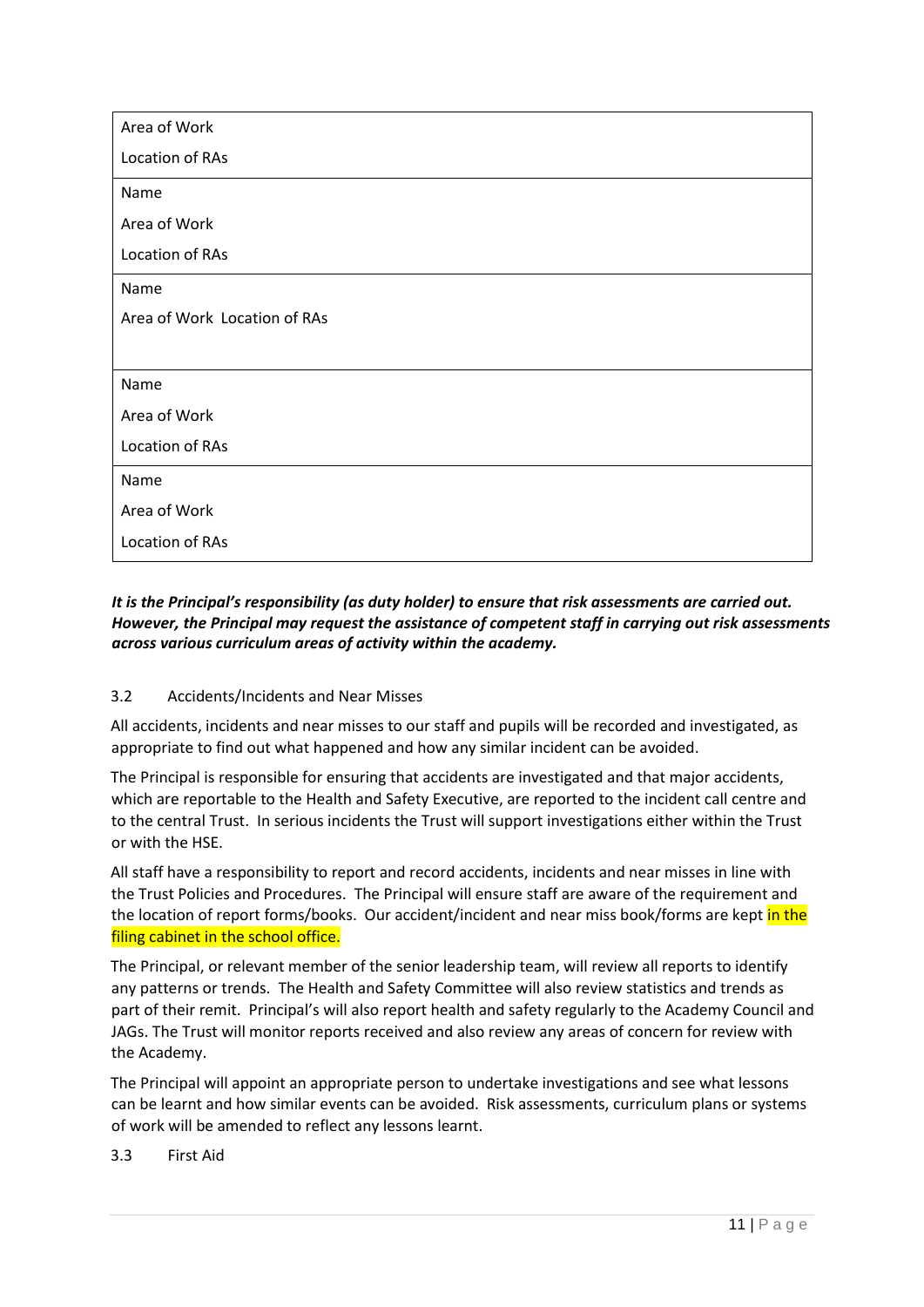The Academy recognises that, under the First Aid at Work Regulations 1981, employers have to ensure that there are adequate and appropriate equipment and facilities for providing first aid in the workplace. This should include arrangements for first aid based on a risk assessment of the Academy.

The contact information and location of staff who hold a relevant first aid qualification will be displayed in prominent locations around the Academy. This information will also include staff who are Mental Health First Aid trained.

Linda Mahoney keeps records of qualifications on site and there is a procedure in place for revalidating first aid certificates before they expire. These records are kept in the office and centrally within the Trust HR department.

Jackie Wilks is responsible for ensuring that First Aid boxes, located around the premises, are restocked. The content requirements for boxes is set out in the separate Policy.

Our Academy has given consideration to the level and type of first aid provision that is required both within the Academy and also on off-site activities as part of our risk assessment. The minimum level to conform to Department for Education guidance is 1 first aider for every 100 people on site. As a minimum this will be made up of  $2 \times 3$  day qualified first aiders, with the remainder being 1 day trained.

#### 3.4 Fire Policy

An outbreak of fire in an Academy is very serious. Under the relevant regulations, there is a legal requirement for each building to have an up to date fire risk assessment. This will identify all sources of heat with the potential to cause fire along with considerations relating to the use and storage of combustible materials.

The Principal will ensure that there is a suitable and sufficient Fire Risk Assessment carried out annually (sourced by the Trust). The findings will be appropriately communicated and any significant hazards identified have been addressed. The Principal will also ensure compliance with the Trust's fire Policy.

Fire drills will be carried out in Academies once per term and are recorded in the relevant log. The Principal is responsible for ensuring that fire drills are carried out, and any actions to improve are identified and taken.

Records will also be kept of fire alarm and emergency lighting maintenance and testing, fire extinguisher maintenance and fire alarm testing and maintenance. This log will be available for review in purple folder in school office by fire grab bag.

The Principal will ensure that there are suitable evacuation routes and assembly points and that these are displayed around the Academy and all staff are aware and trained in procedures. All evacuation routes will be clear and free of obstructions and painted in fire retardant paint and clear of combustible materials.

The Principal will also ensure that any fire doors are maintained and are kept free of obstructions – both internal and external – and that any closing devices operate correctly.

#### 3.5 Electrical Safety

Our Academy will ensure that all possible steps are taken to ensure electrical safety and will treat electrical maintenance and repair work as a priority.

All fixed installations such as sockets, wiring and lighting will be tested every five years by a competent electrician.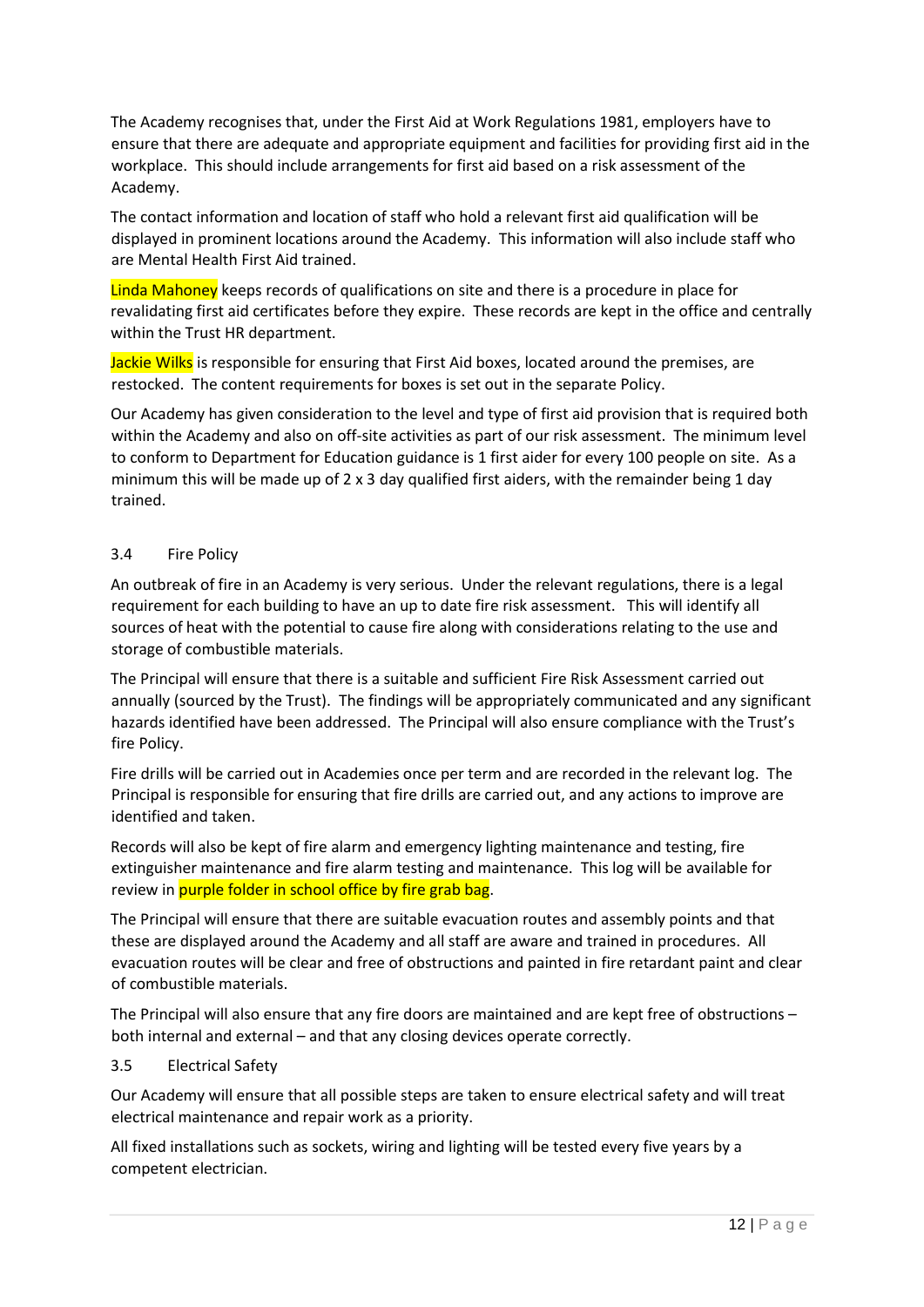All portable electrical equipment will be tested and maintained in line with current legislation and safety testing guidance.

No equipment brought into the Academy by staff or pupils can be used until it has been approved and PAT tested.

Linda Mahoney is responsible for arranging the testing and maintenance of portable electrical appliances in the Academy including that brought in from home. They also hold the records of PAT testing in **school office** and are responsible for the repair or disposal of equipment as a result.

Fixed electrical installation is organized by Linda Mahoney and the documentation is held in school office premises/servicing file.

#### 3.6 Gas Safety

Under the Gas (Installation and use) Regulations 1994, there is a requirement for all gas appliances (central hearing boilers, gas water heaters, gas ovens etc) to be checked, services and maintained by a competent (Gas safety Registered) contractor on an annual basis.

Linda Mahoney is responsible for arranging the testing and maintenance of the gas appliances. All records of gas servicing certificates and reports are kept in the school office premises/servicing file.

In case of a heating failure or breakdown, there may be a need to bring in supplementary heating to ensure an appropriate working temperature is maintained or the Academy may need to close. Appropriate risk assessments will be undertaken and safe operation procedures will be put in place in such instances.

If any member of staff smells gas, they should raise the alarm and notify Linda Mahoney immediately. Gas cut offs, if present, should be activated and pupils and staff should evacuate. No access should be made to the area until declared safe by an appropriately competent individual.

3.7 Site Safety and Security

The Principal is responsible for ensuring that the Academy site is secure in line with the Security Policy.

Ray Cook is responsible for securing the building and setting intruder alarms at the end of each day. The procedure would include ensuring windows are shut, fire doors and other external doors closed and locked etc.

All visitors are received in a secure visitor lobby and are required to sign the visitors book and wear an identify badge/Sticker during Covid-19. They are not to be left unaccompanied.

Our site is also protected by a monitored intruder alarm.

Chubb Ltd is responsible for the maintenance and running of the intruder alarm system.

\*\* In case of emergencies outside normal hours the following people can be contacted

| <b>Name</b>             | Telephone number                   |
|-------------------------|------------------------------------|
| Key Holder (site staff) | Ray Cook 07533 357802/07395 960300 |
| Key Holder (other)      | Sarah Wilson 07818 485324          |
| Key Holder (other)      | Glen Rossiter 07545 965549         |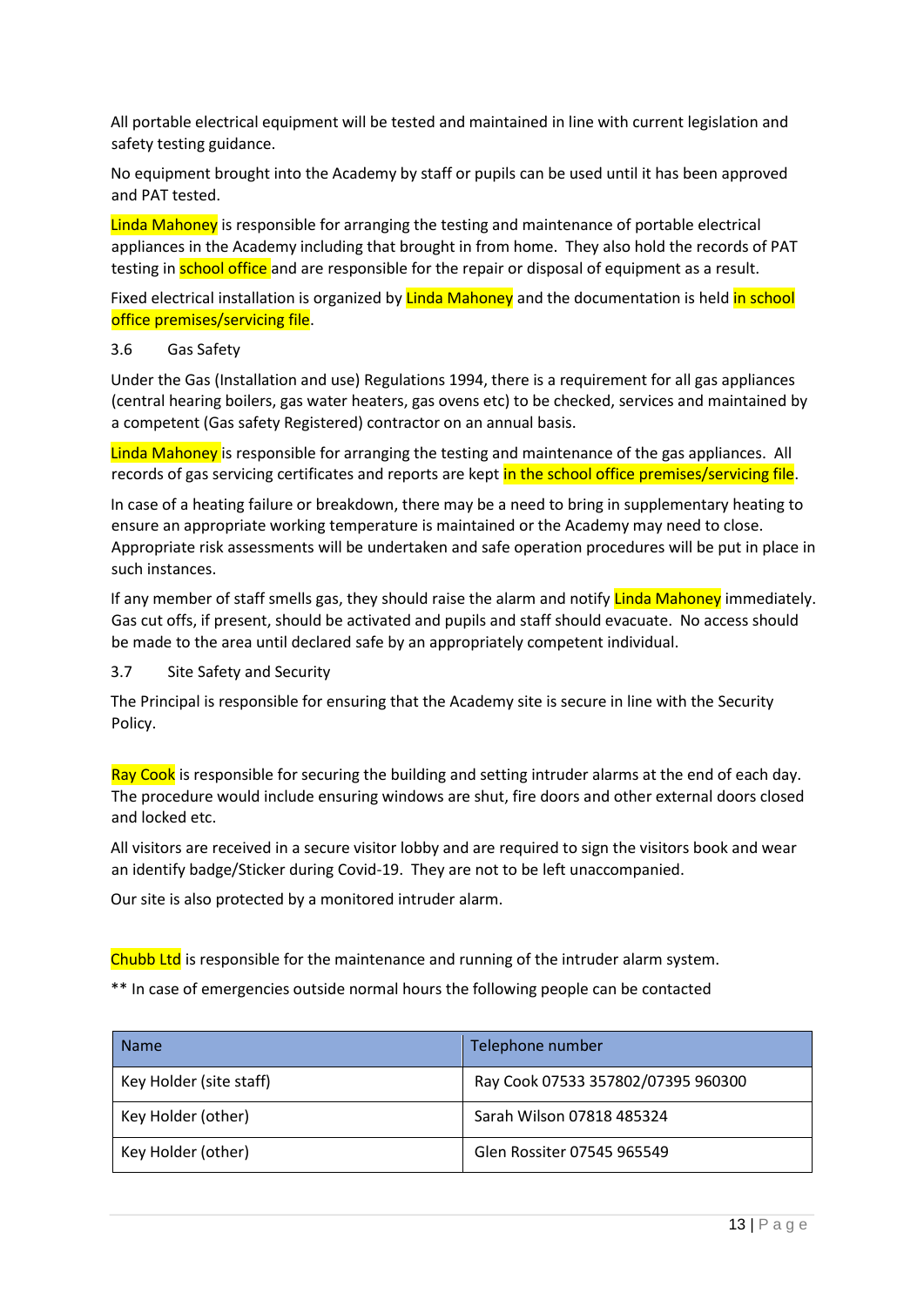| Intruder alarm company   | Chubb Ltd 03448 791755 |
|--------------------------|------------------------|
| Other **add as necessary |                        |

In cases of emergencies, the Trust should also be advised.

#### 3.8 Asbestos

We take the management of asbestos very serious in our Academy and the Trust. We maintain an asbestos register on site which identifies all known asbestos on site. This is held in the school office premises/servicing file.

The Principal, as the duty holder under the Control of Asbestos Regulations 2006, has responsibility for the management of asbestos on site, although some functions and day to day issues may be delegated to other competent and trained staff. Many schools, built before 2000, will contain some form of asbestos. Asbestos-containing materials (ACMs) include:

- asbestos lagging used as thermal insulation on pipes and boilers
- sprayed asbestos used for thermal insulation, fire protection, partitioning and ducts
- asbestos-insulating board (AIB) used for fire protection, thermal insulation, partitioning and ducts
- some ceiling tiles
- floor tiles
- cement roofing and guttering
- textured coatings

Linda Mahoney/Ray Cook is responsible for ensuring that the asbestos register and the information within it is brought to the attention for anyone likely to disturb areas where asbestos containing materials are present in the course of daily routines or proposing to plan or carry out work. (This could include site staff, surveyors, contractors, ICT technicians, alarm/CCTV installers etc.)

Each Academy has an annual inspection of its asbestos and the survey information and inspection reports will be held with the register.

Where invasive building works are to be carried out on the premises (eg refurbishment, demolition, electrical wiring or other cabling work) a more in depth, asbestos survey may need to be carried out at the planning stage to cover the full scope of the works before commencement.

Linda Mahoney/Ray Cook/Sarah Wilson is responsible for ensuring that asbestos is fully considered as part of the planning stages of any invasive works in the Academy.

Linda Mahoney/Ray Cook is responsible for liaison with contractors etc to ensure

- the condition of asbestos materials are reviewed
- any asbestos hazard risk assessments are reviewed
- any floor plan changes are recorded and updated

Our Academy acknowledges that as long as the asbestos is in good condition and is not disturbed or damaged there is no risk to individuals. However, if it becomes damages or disturbed, it can become a danger to health. All staff are encouraged to report

3.9 Control of Substances Hazardous to Health (COSHH) including Radiation Sources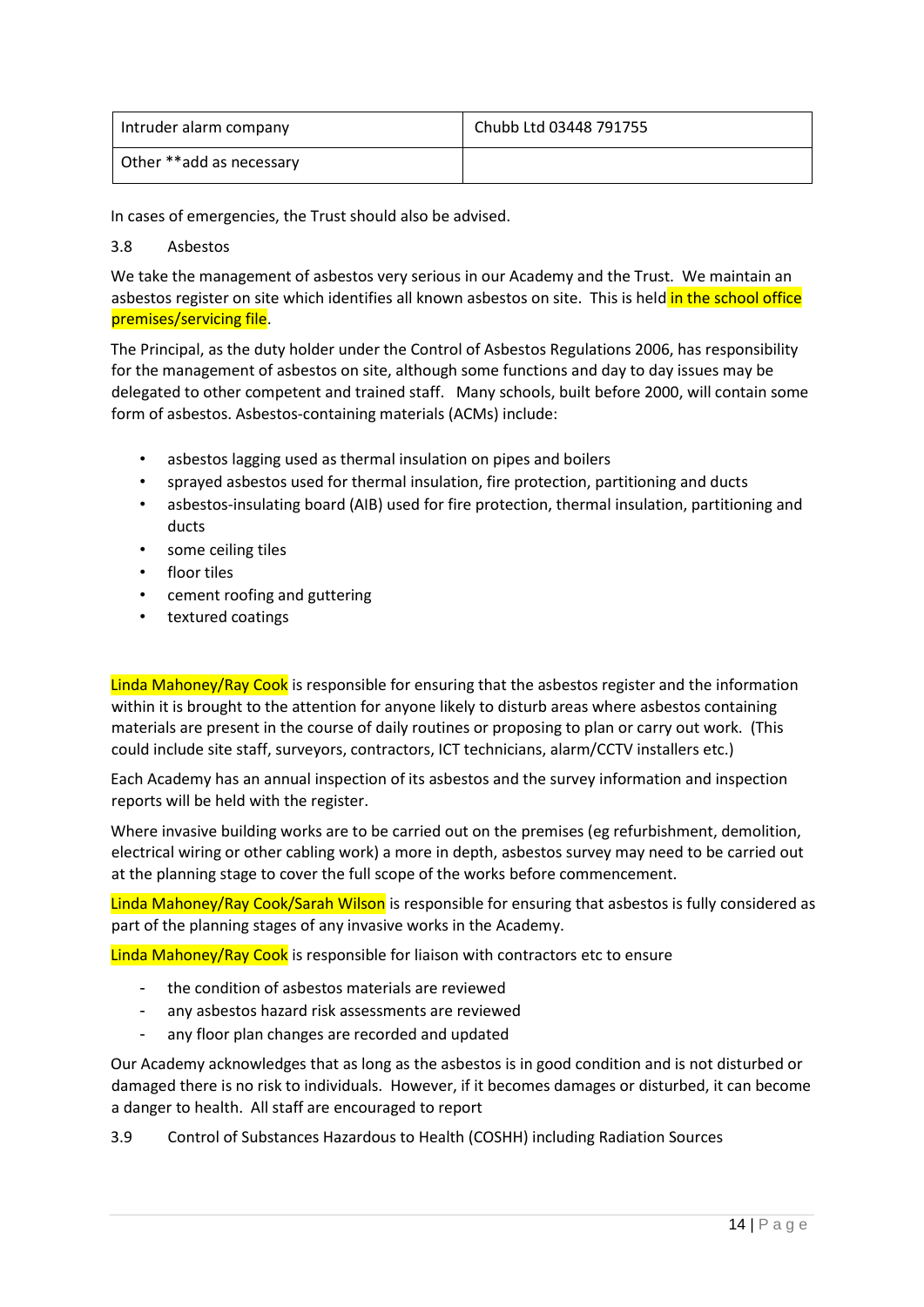Our Academy recognizes that the Control of Substances Hazardous to Health Regulations 2002 requires an assessment to be made of the work processes that involve the use of substances which are hazardous to health. The regulations do not solely apply to cleaning products but consideration will be given to cleaning, decoration, maintenance works, janitorial supplies, science, design and technology, art and other relevant curriculum substances.

Our Academy has an inventory on site of all hazardous substances located in the school office COSHH Data Sheet File and in the Caretakers Cupboard.

Ray Cook is responsible for ensuring that appropriate staff are informed and suitably trained regarding hazardous substances. In addition, relevant teachers will brief pupils where appropriate.

Ray Cook is responsible for keeping the inventories up to date.

Data sheets are available on site for all hazardous substances which are being used, there are kept in locations where the hazardous substances are stores. Additionally separate risk assessments are carried out for work processes which involve hazardous substances.

Ray Cook is/are responsible for ensuring that data sheets are available to staff on site and that appropriate assessments have been carried out.

| <b>Inventory Location</b> | Type of Inventory                       |
|---------------------------|-----------------------------------------|
| Ray Cook                  | Cleaning & Janitorial                   |
| Sarah Melia               | Science                                 |
| Gill Sekatawa             | Art and D&T                             |
| Megan Abbott              | <b>Music and Drama</b>                  |
| Ray Cook/Linda Mahoney    | Premises & Maintenance                  |
| Lisa Limbert              | <b>PE</b>                               |
| Mike Bidder               | Literacy/Assessment                     |
| Lisa Jack                 | <b>Curriculum Lead and RSHE</b>         |
| Davina Nyarko             | Maths and Languages                     |
| Jessica Sykes             | Culture, Equality and Diversity inc EAL |
| Hannah Chown              | Geography                               |
| Kathryn Hare              | History and RE                          |
| Ellen Atkinson            | <b>SMSC and British Values</b>          |
|                           |                                         |

Ray Cook is the authorized person to approve purchases of hazardous substances.

All reasonable steps will be taken to put in place control measures to prevent or reduce employee's and pupils' exposure to such substances. Part of the assessments will be to substitute substances for safer alternatives where possible.

#### 3.10 Legionella

We have a duty to ensure health, safety and welfare of employees, so far as is reasonably practicable. In order to comply with legislation and to protect our staff, pupils and visitors from the risk of contracting legionella. Legionella can be contracted by inhaling small droplets of water suspended in the air which contain the legionella bacterium.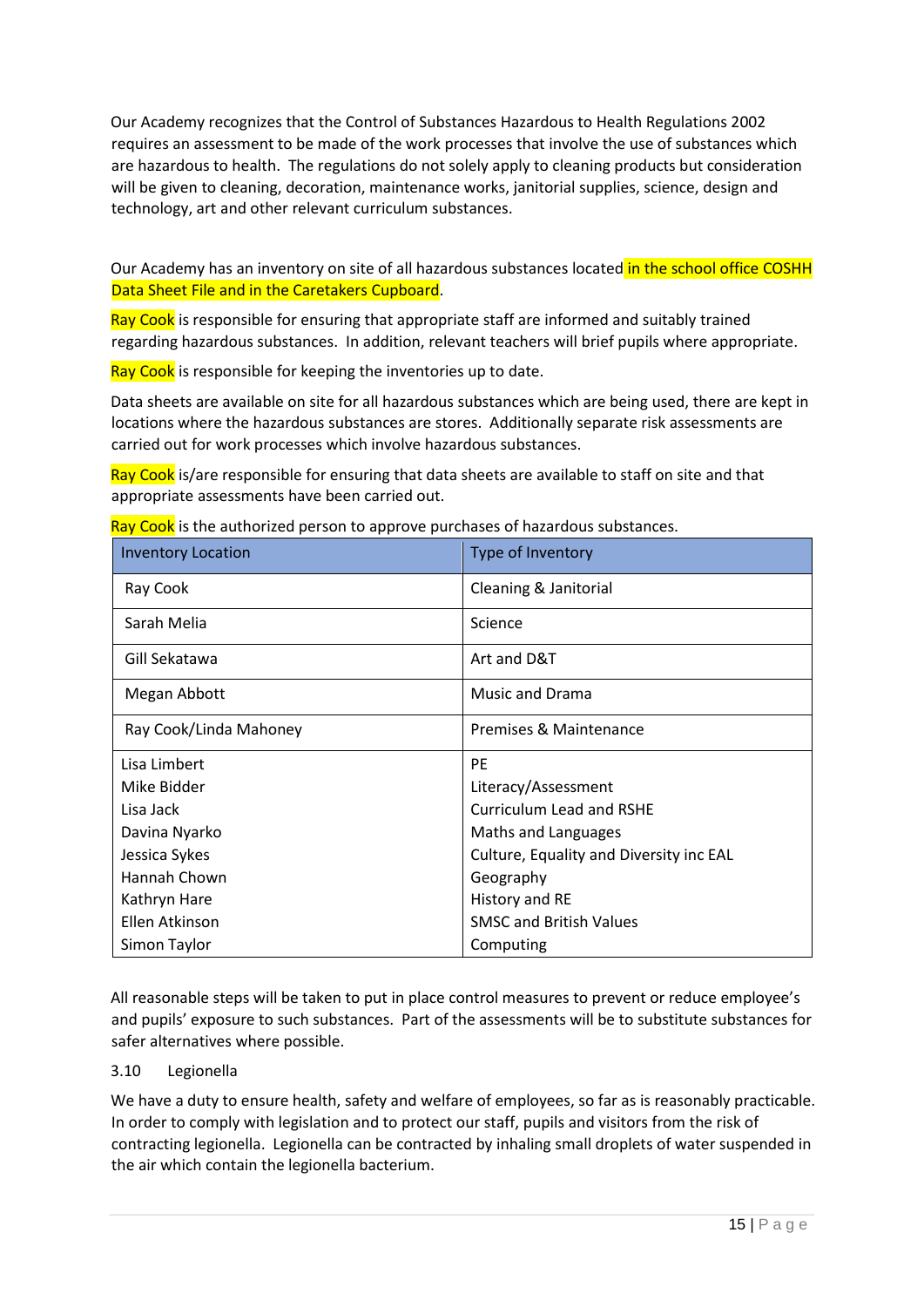Areas of risk are from water systems where temperatures are warm enough to encourage growth such as cooling towers, condensors, and showers or domestic purposes such as washing etc.

A legionella survey is conducted annually in our Academy. The report is found in the school office premises/servicing file.

There is a record kept of formal inspections and surveys and also any testing which occurs in the Academy which is available from in the school office premises/servicing file.

Linda Mahoney/Sarah Wilson is responsible for ensuring that the recommendations of any report are carried out; identifying from results of testing where there may be a need to follow up with specialist input; ensure the testing and surveillance regime is followed and ensure relevant staff understand the reports and outcomes and to carry out any work necessary.

Ray Cook is responsible for ensuring that maintenance activities are up to date and carried out on time and ensuring that all activities are documented in the relevant system. These could include temperature checks on water, flushing activities.

3.11 Display Screen Equipment and Workstations

We are aware of the need to protect employees from the risks associated with Display Screen Equipment eg laptops and computers. We have staff who would be classified as users under the regulations.

A user is defined as "an employee who habitually uses display screen equipment as a significant part of his/her normal work". This is interpreted as continuous period of at least an hour or more most days of the week. For avoidance of doubt, it is unlikely the majority of teachers will meet this requirement.

For those who are users, the Trust offers a free eye test and contribution towards spectacles needed for use for display screen equipment. This is available from the Trust via enquiries@easternmat.co.uk.

The Trust also has a workstation checklist to support staff in assessing their workstation meets the requirements under the regulations.

#### 3.12 Manual Handling

The Manual Handling Regulations cover a wide range of manual handling activities including lifting, lowering, pushing, pulling or carrying. It also covers all manner of loads such as people and inanimate objects such as tables. Manual handling problems often come from poor workplace environment or job design which should be addressed as part of this process.

Risk assessments should be undertaken before moving loads to determine whether or not an individual can undertake the activity alone or whether they need help in the form of another operative, a truck or other equipment. It will also consider whether the object can be broken down into smaller parts. Hazardous activities include:

- **E** Lifting heavy or awkward loads
- **Using excessive force**
- Repeated handling of heavy loads
- **Poor posture and twisting when handling**

Generic risk assessments can be produced for many activities but each activity needs to be reviewed on its own merits before undertaking the activity. Training will be given to staff who undertake manual handling on a regular basis. These risk assessments should take into consideration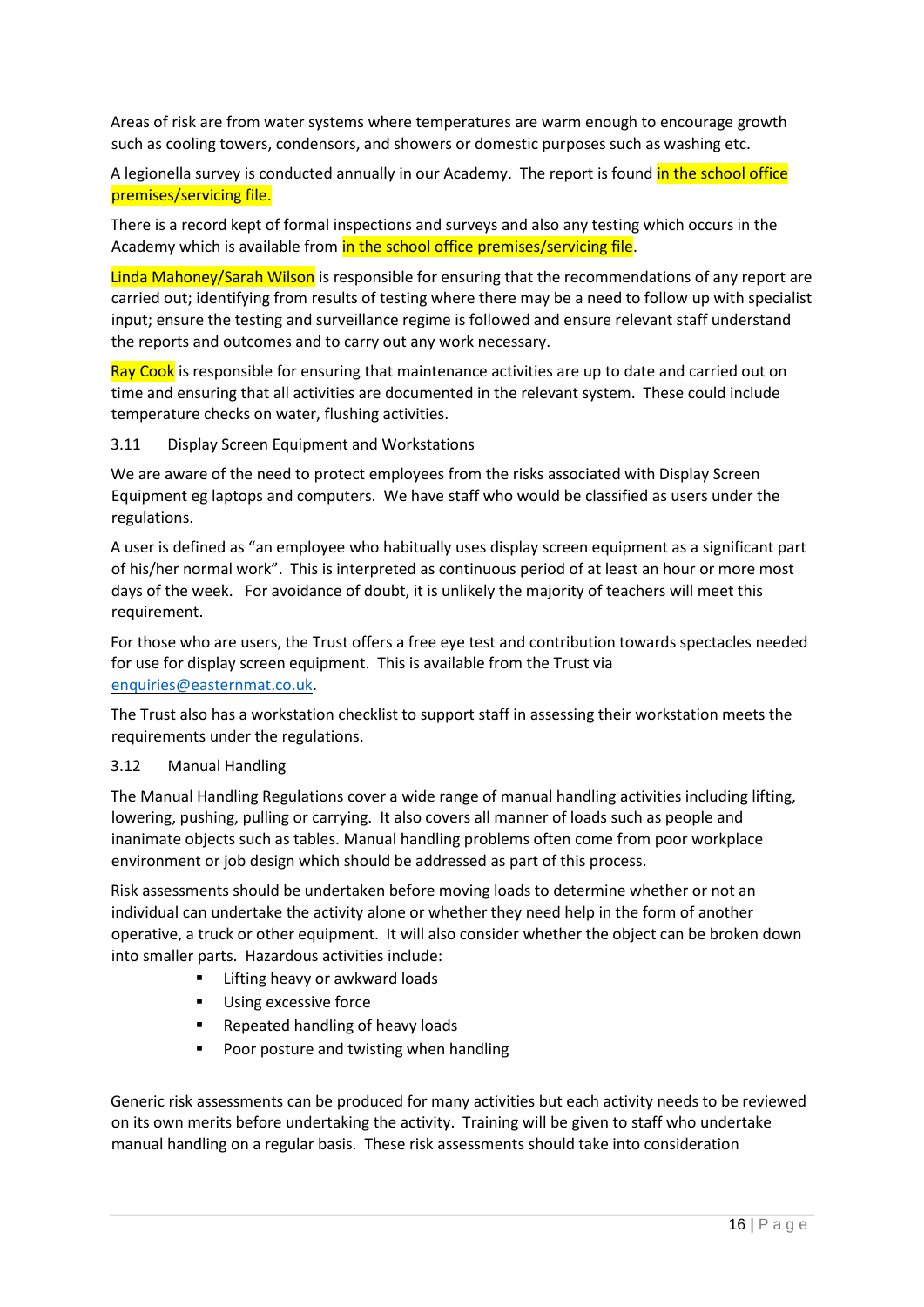#### Force to stop or **start the load Men 20kg, Women 15kg** Sustained force to **keep the load in motion Men 10 kg, Women 7 kg**

The aim as always is to reduce the potential for harm, eliminate or reduce the need for manual handling, identify appropriate equipment or other aids needed, identify any specific personal issues which could affect the ability to undertake the activity.

#### 3.13 Working at Height

Where there is a need to work at height, a relevant risk assessment will be undertaken to ensure all precautions are taken to reduce the risk of harm. Work at height will be kept to a minimum wherever reasonably practicable.

Appropriate equipment will be used to support working at height. This equipment will be maintained and inspected regularly to ensure it is safe to use particularly before a particular task is undertaken.

#### 3.14 Lone Working

There are times when it is not possible to prevent periods of lone working. It is important for staff who do work alone that there is a process to identify where someone is working and how long they will be there.

Linda Mahoney/Sarah Wilson/Ray Cook should be notified if you are working late, where you are working and when you are likely to be finished. If you leave earlier than expected please update this information.

Please ensure you are aware of how to gain assistance if there is an emergency. The emergency contact information emergency service 999 or Ray Cook lives on Site.

When contractors and sub-contractors are working late/outside of normal hours, this should be pre agreed and notified to Ray Cook. Whilst they will be working to their health and safety policy, they also have to work to the requirements of the policies within the Academy/Trust.

#### 3.15 Transportation and Driving for Work

Staff using their own vehicle to travel for work, are responsible for ensuring that their vehicle is roadworthy and has the relevant MOT, road tax and insurance for business purposes.

Linda Mahoney is responsible for requiring staff who use their own vehicle for work related travel to provide an assurance this is the case and evidence of business insurance. They will hold this information on file each year.

Please note that no reimbursement of mileage expenses can be made without evidence of business insurance.

The Academy may use a mix of hired vehicles, our own transport (minibuses) and coaches for trips and visits. Academy transport and hired vehicles can only be used by staff who hold a current valid driving licence with the relevant categories eg minibuses. Staff have to prove they are capable of driving these vehicles and may have to undertake a test in order to do so. This will be arranged by Linda Mahoney.

Any member of staff driving a vehicle for work related purposes must abide by the Road Traffic Act. They are responsible for the health and safety of any pupils, staff or others that they are transporting.

Staff must undertake checks to ensure that the vehicle they are driving is fit to drive and ready. These checks include –

• water and oil levels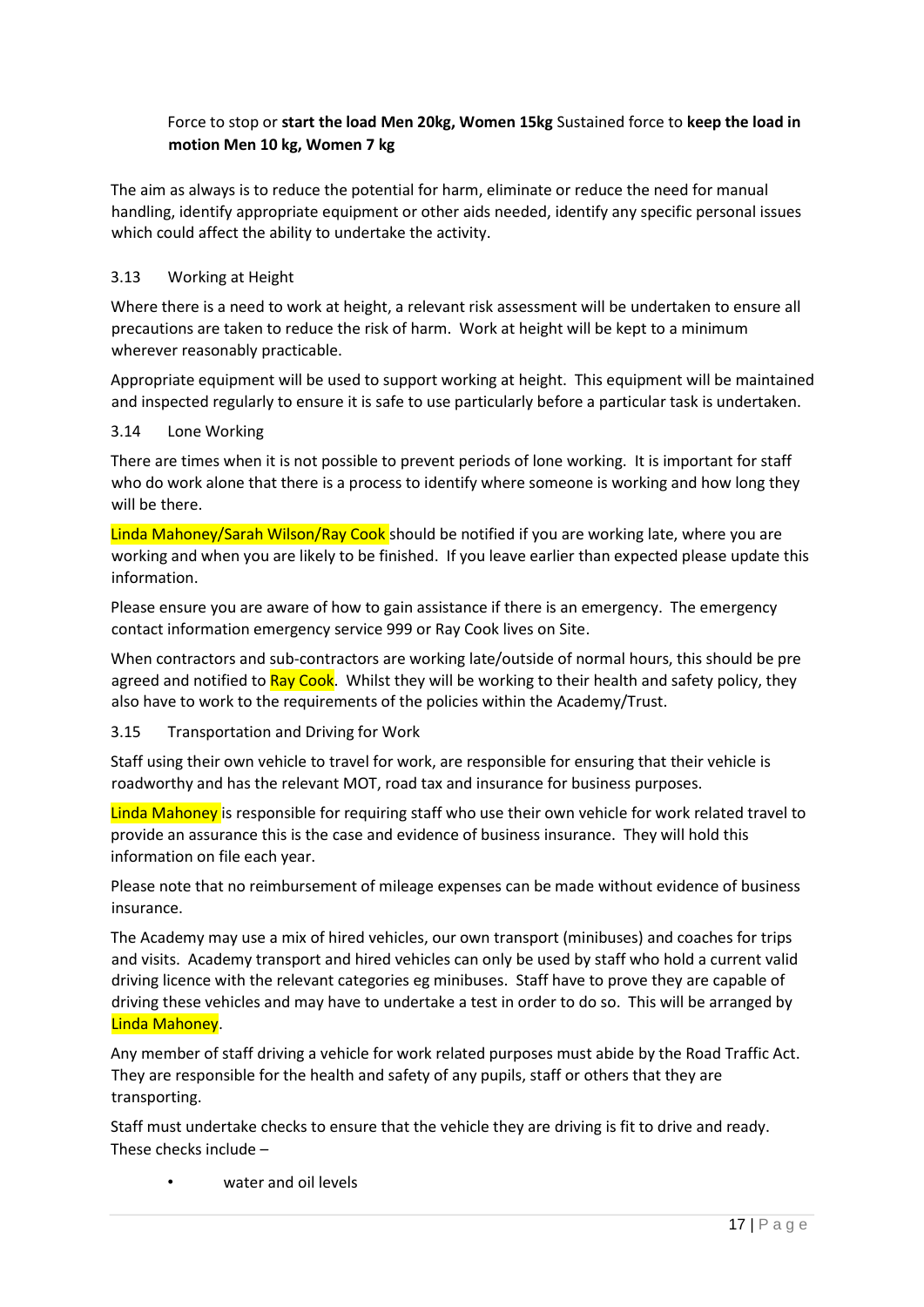- screen washer levels
- tyre pressures and wear
- lights and indicators
- **brakes**
- sufficient fuel and arrangements to refill if needed All passengers and the driver must

wear seatbelts.

A qualified first aider must accompany all trips involving pupils.

Trust offices are responsible for ensuring that Academy owned vehicles are services and maintained appropriately. All issues in relation to vehicles must be reported to them. When hiring in a vehicle or booking a coach, they must seek assurance that the vehicle is roadworthy, serviced and maintained and all checks have been undertaken.

#### 3.16 Pregnancy and new mothers

New and expectant mothers can be at risk in particular from hazards which are physical, biological and chemical in nature. Particular care should be taken to risk assess any working practice/activity which could place a new or expectant mother at risk. Depending on the nature of the risk, measures should be put in place to manage that risk or reduce/eliminate it.

Upon learning of a pregnancy and/or knowing the return date of a new mother, line managers should liaise with Trust HR to access and undertake a risk assessment with the member of staff to identify any actions needed.

This risk assessment should be regularly reviewed during the pregnancy or after return to ensure it is still valid and working or to amend eg where there are specific medial concerns or the role has changed, the mother is no longer breast feeding etc.

Any risk assessment should be shared with the staff member and HR and the line manager must ensure they take the action necessary.

#### 3.17 Personal Protective Equipment (PPE)

It is the responsibility of the Academy to provide personal protective clothing and equipment for all staff where required. It must be stressed that it is the duty and responsibility of all staff within the Academy to make proper and good use of that protection.

If there are any defects, damage or malfunctions they must be reported immediately to NAME. All protective clothing and equipment provided must be used and staff must insist that all pupils abide by this policy in designated areas. Any member of staff or pupil not doing so will be subject to disciplinary action.

#### 3.18 Training

We are required to provide staff with appropriate training, information, instruction and supervision under health and safety legislation.

New staff will have relevant training will be identified on joining the Academy. This could be on line training, training by existing staff or courses such as First Aid. The new staff checklist identifies additional health and safety information required for new staff such as emergencies, evacuations, first aid, PPE, safety practices in specific areas.

Any additional training required will be identified on an ongoing basis.

#### 3.19 Contractors and permits to work

All contractors used must be competent in the required field and reputable. Contractors should be asked to quote on a project by project basis depending on the needs. The Trust will have a list of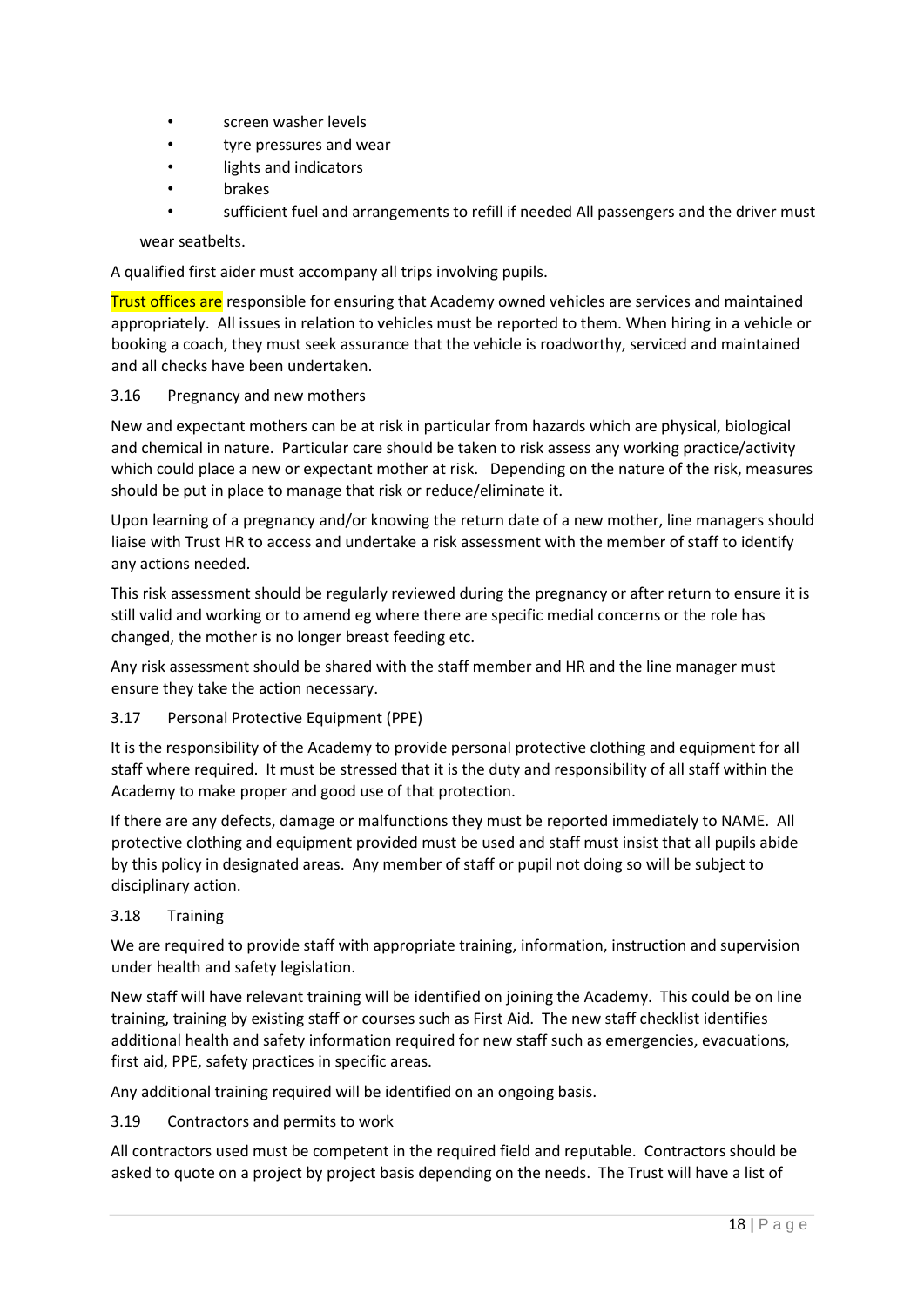contractors who have been used successfully across the Trust for previous projects to support Academies. The Trust will also have undertaken basic checks on these contractors to put them on this approved supplier listing.

All contractors will be required to sign the permit to work forms locally before commencing work at the Academy. This ensures they are aware of all the information necessary such as the asbestos register and safeguarding requirements before completing work.

Major projects will usually be managed by the Trust but this also applies to smaller works being undertaken at the Academy.

If contractors do not abide by the policy and are unsafe, they must be stopped from working immediately and contact made with the Trust or company to resolve the situation.

#### 3.20 Audits and inspections

There are different levels of audits and inspections which will take place.

There will be an annual health and safety audit undertaken by an external company which provides a report with areas identified to be addressed. There will also be an annual Fire Risk Assessment undertaken as a legal requirement and also to identify work needed.

There will be a condition survey every 5 years on the Academy to set out the condition of the estate and major works needed over the upcoming up to 10 years.

There will be annual inspections and maintenance and compliance work undertaken to ensure the health and safety of the Academy.

Half termly the Principal will inspect the site with the caretaker/site officer and identify any actions necessary.

Half termly teachers should complete the checklist for a room they are responsible for (in secondaries Heads of Department may allocate these) and identify any concerns. These will be sent to Linda Mahoney to compile and identify any work for the site team or for external contractors.

There may be other periodic audits and inspections undertaken for specific reasons.

The Principal is responsible for ensuring the remedial work is undertaken and will work with the Trust on projects which require support from the Capital project fund.

#### **PART 4 Appendices**

- 4.1 List of Supporting Policies
- 4.2 Inspection checklists toolkit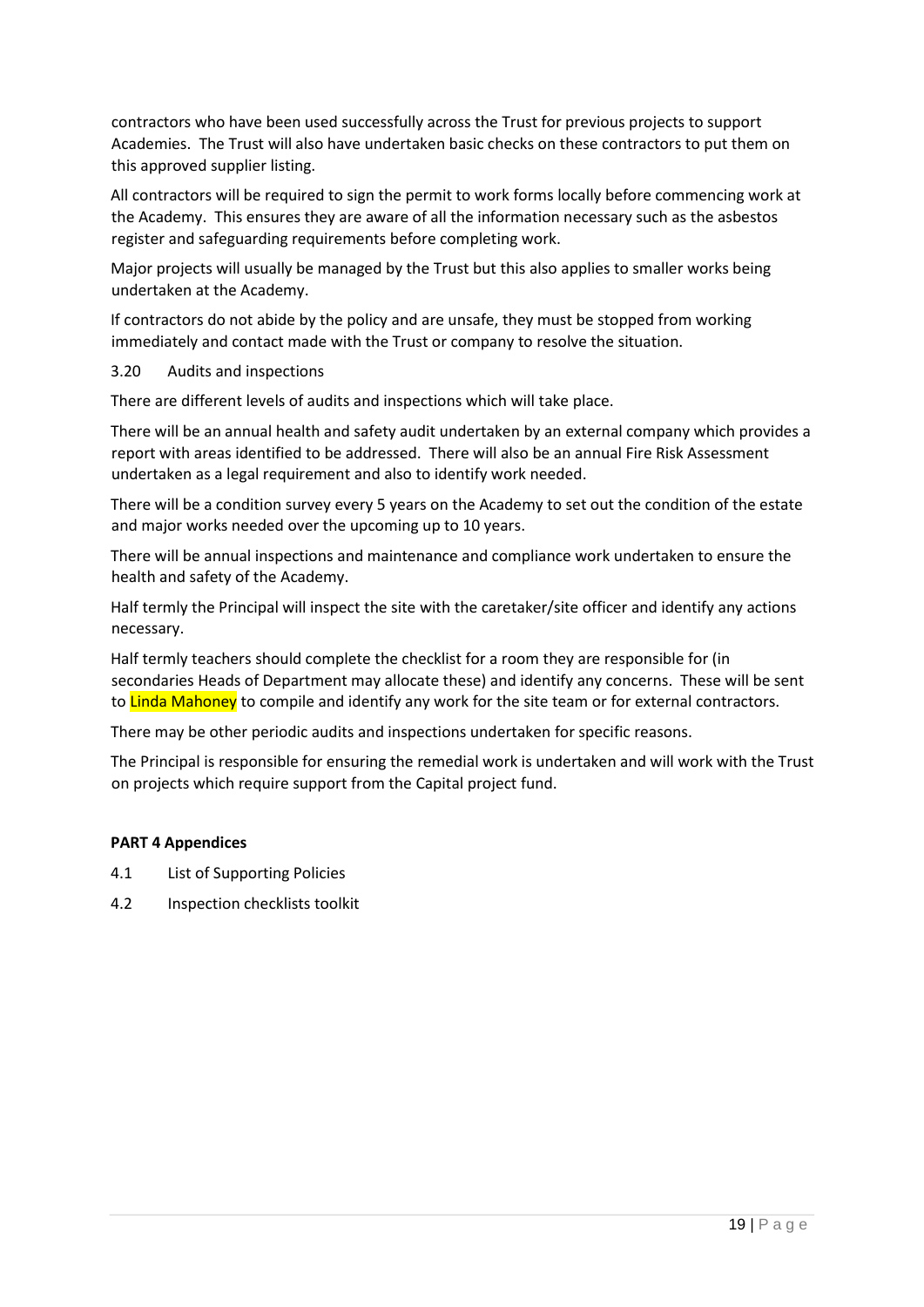#### 4.1 List of Supporting Policies

| Accident and Incident Reporting Policy           |
|--------------------------------------------------|
| Asbestos Policy and Management Plan              |
| <b>Business Continuity and Disaster Recovery</b> |
| Control of Substances Hazardous to Health Policy |
| Driving for Work Policy                          |
| Display Screen Equipment (DSE)                   |
| <b>Electrical Safety Policy</b>                  |
| <b>Fire Management Policy</b>                    |
| First Aid and Medical Policy                     |
| Ladder Safety                                    |
| Lockdown Procedures                              |
| Moving and Handling Policy (Manual Handling)     |
| Personal Protective Equipment (PPE)              |
| <b>Radiation Sources Policy</b>                  |
| Risk Assessment Policy and Procedure             |
| <b>Security Policy</b>                           |
| Smoke Free Policy                                |
| Working at Height Policy                         |
| Plus relevant ICT Policies                       |

4.2 Inspection checklists

This is available on line via the Gallaghers Portal along with many other useful H&S resources including generic Risk Assessments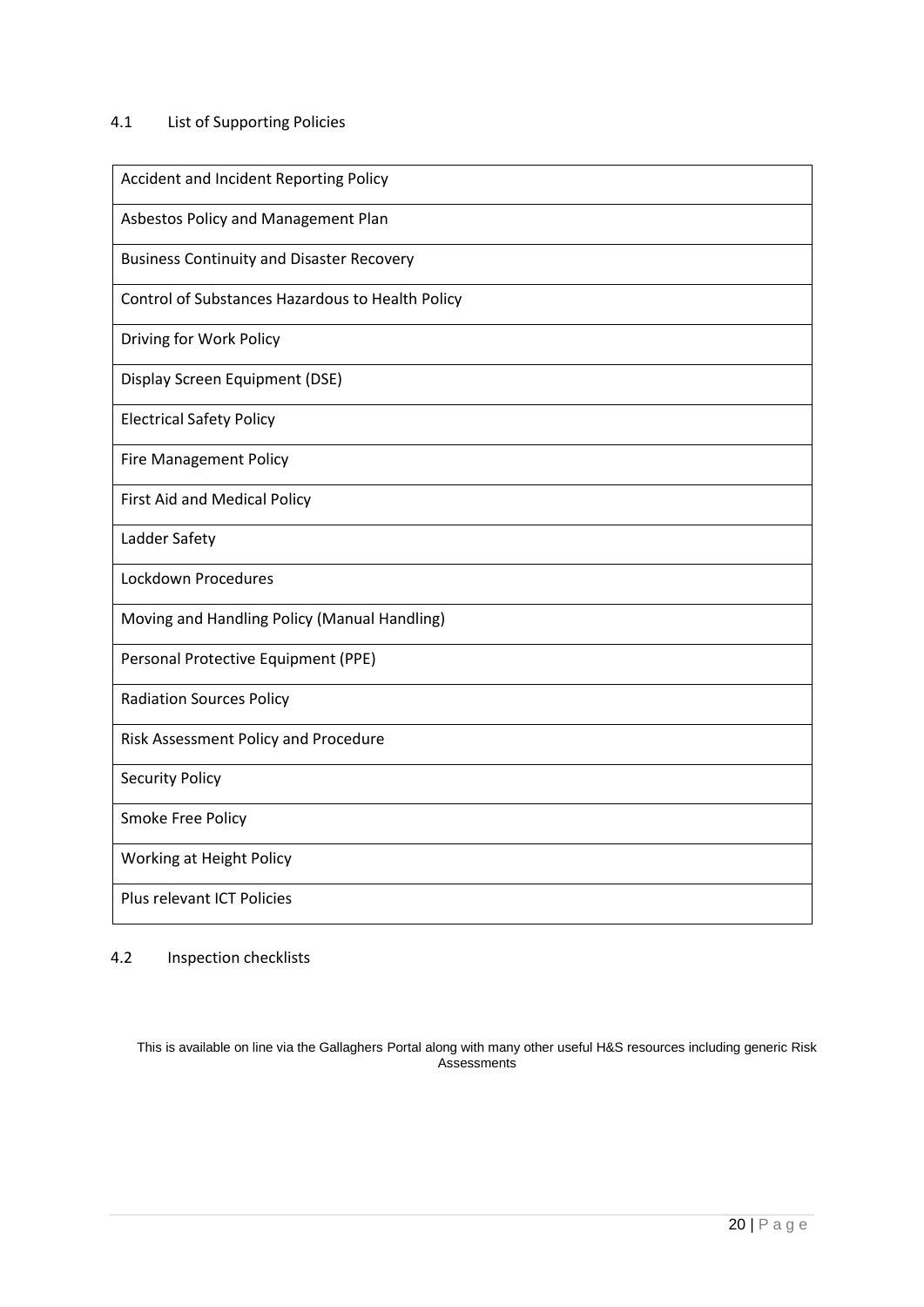# **Health and Safety (In -House)**

# **Inspection Toolkit**

This toolkit is one of a range of documents provided to help support our school in the operational management of health & safety. It provides a range of checklists that we can adapt to help us undertake safety tours as well as providing a suggested classroom health & safety checklist.

#### **About This Toolkit**

Health and safety inspections of the workplace are an essential element of any health and safety management system, they promote a safe and healthy working environment and demonstrate the schools commitment to improving the safety of employees, pupils and visitors to the school, in addition to enhancing the safety culture of the organisation. Formal inspections of the workplace can be undertaken in different ways, it is important that school managers, governors, staff representatives and your health and safety consultant agree both frequency and the methods that will best suit your school this will ensure inspections/audits/ checks are meaningful, focussed and avoid duplication.

Examples include -

- **Safety tours** a general periodic inspections of the workplace.
- **Safety sampling** systematic ongoing sampling of particular dangerous activities, processes or targeted areas.
- **Safety surveys** general periodic inspections of particular dangerous activities, processes or areas.
- **Routine checks**  Daily/weekly/monthly high level review of particular work areas/activities to monitor safety and identify hazards.
- **Incident/accident inspections** carried out after an accident causing a fatality, injury, or near miss.

Findings from in-house inspections should be reviewed, and prioritised and an action plan drawn up which identifies any follow up or remedial action to be taken and appropriate and realistic timescales in which these will be achieved. Where a health and safety representative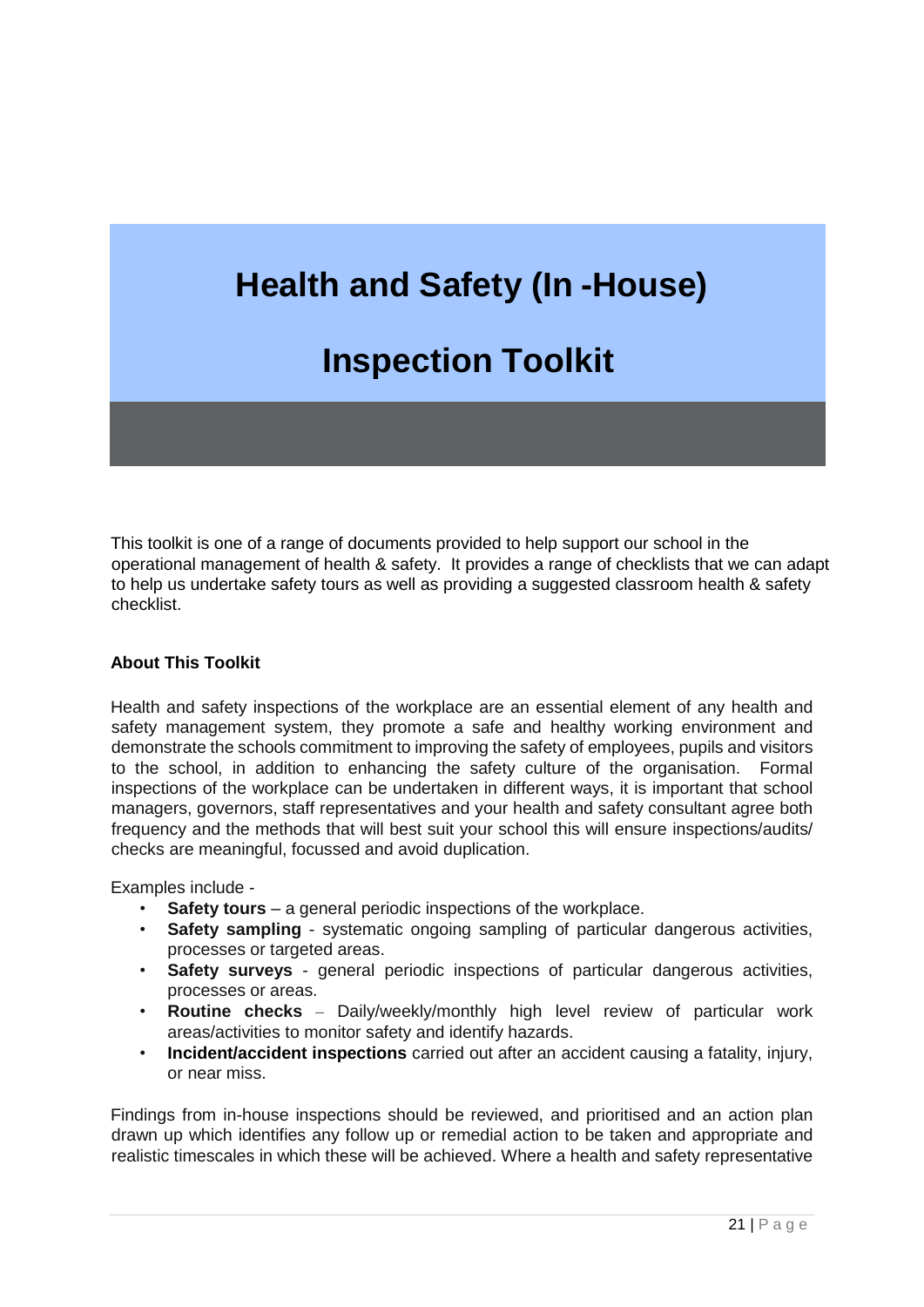has drawn your attention to the findings of an inspection they have independently carried out, you should consider the matter and decide what appropriate follow-up action should be taken.

Union-appointed health and safety representatives can also inspect the workplace. They have to give reasonable notice in writing when they intend to carry out a formal inspection of the workplace, and have not inspected it in the previous three months. If there is substantial change in conditions of work or HSE publishes new information on hazards, the representatives are entitled to carry out inspections before three months have elapsed, or if it is by agreement.

The frequency of inspections will depend on the nature of the work and the risks that the working environment poses. Inspections may be less often, for example, if the work environment is low risk (for example in an administrative office). But if there are certain areas of a workplace or specific activities that are high risk or changing rapidly, more frequent inspection may be justified, for example during a construction project.

It is considered good practice within the context of this toolkit to undertake a minimum of three health and safety inspections per year (i.e. one per term) this can be a mixture of in-house and external (e.g. conducted by the schools health and safety consultant or Trade Union Representative) reviews. This toolkit provides 3 checklists to support school with its internal inspection and auditing framework.

Appendix 1 Whole School Termly Health and Safety Tour Checklist Appendix 2 Classroom Daily/Weekly Routine Inspections Checklist Appendix 3 A Template Action Plan (to ensure 'follow-up' action is documented) **(Reference should also be made to FR1 Management of Health and Safety Framework and the School Property and Facilities Manual).** 

| $111011$ PPV $1011$<br>/20 External Areas<br>Nelson Academy - Whole School Health and Safety Tour On / |     |                                                       |                       |                                         |
|--------------------------------------------------------------------------------------------------------|-----|-------------------------------------------------------|-----------------------|-----------------------------------------|
| What shall we check?                                                                                   | OK. | <b>Summary of Our Findings</b><br><b>Needs Action</b> | <b>Not Applicable</b> | If 'needs action'<br>what should we do? |
| <b>Car Park and Access Roads</b>                                                                       |     |                                                       |                       |                                         |
| clear vision and Well Lit                                                                              |     |                                                       |                       |                                         |
| separated and marked                                                                                   |     |                                                       |                       |                                         |
| Pedestrian walkways and                                                                                |     |                                                       |                       |                                         |
| parking spaces                                                                                         |     |                                                       |                       |                                         |
| Speed restrictions in place                                                                            |     |                                                       |                       |                                         |
| Fences and gates secure                                                                                |     |                                                       |                       |                                         |
| and not damaged                                                                                        |     |                                                       |                       |                                         |
| <b>Building Fabric External</b>                                                                        |     |                                                       |                       |                                         |
| Roof, soffit, gutters and down                                                                         |     |                                                       |                       |                                         |
| pipes appear in good repair                                                                            |     |                                                       |                       |                                         |
| (no loose parts)                                                                                       |     |                                                       |                       |                                         |
| Fragile roof and/or anti climb                                                                         |     |                                                       |                       |                                         |
| warnings etc in place                                                                                  |     |                                                       |                       |                                         |
| <b>Trees</b>                                                                                           |     |                                                       |                       |                                         |
| Clear of overhanging branches                                                                          |     |                                                       |                       |                                         |

TKQ Annandiv 1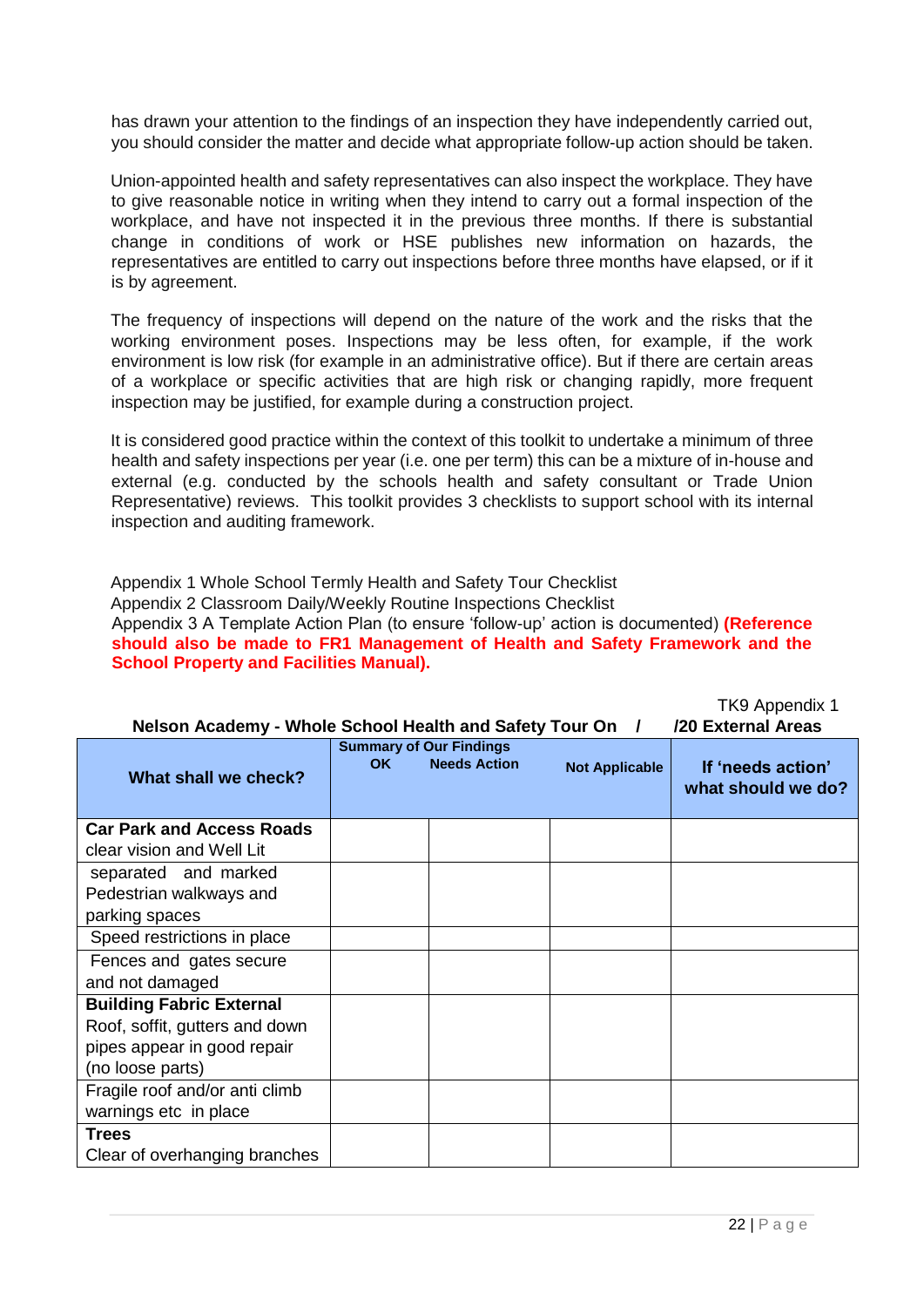| No dead branches causing         |  |  |
|----------------------------------|--|--|
| Trip hazards                     |  |  |
| <b>Paths, Steps and Ramps</b>    |  |  |
| Clear of uneven surfaces,        |  |  |
| holes, unmarked curbs or         |  |  |
| edges, slip/ trip/fall hazards   |  |  |
| Well lit at night                |  |  |
| Handrails in place and in        |  |  |
| Good repair                      |  |  |
| <b>Rubbish Storage Areas</b>     |  |  |
| Secure, well lit and free        |  |  |
| from trip/slip and manual        |  |  |
| handling risks                   |  |  |
| <b>Play Space</b>                |  |  |
| Playground free from slip / trip |  |  |
| hazards                          |  |  |
| Grass areas free from uneven     |  |  |
| surfaces                         |  |  |
| Play surfaces in good order      |  |  |
| Play equipment in good           |  |  |
| order                            |  |  |
| Sheds / gazebos / canopies etc   |  |  |
| in good condition                |  |  |
| Any other external issues:       |  |  |
|                                  |  |  |
|                                  |  |  |
|                                  |  |  |

**PLEASE NOTE**: This checklist is intended to support the school in undertaking an in-house review of health and safety risks on a termly basis (as an aide memoire only). It is not a definitive list of all possible health and safety risks or issues in school. **Page 1** 

#### **Entrances/Office Accommodation and Communal Corridors/Areas**

|                                 |     | <b>Summary of Our Findings</b> |                | If 'needs action' what |
|---------------------------------|-----|--------------------------------|----------------|------------------------|
| What shall we check?            | OK. | <b>Needs Action</b>            | Not Applicable | should we do?          |
|                                 |     |                                |                |                        |
| <b>Signage</b>                  |     |                                |                |                        |
| Clearly marked signs to school  |     |                                |                |                        |
| office for visitors             |     |                                |                |                        |
| Appropriate warning signs       |     |                                |                |                        |
| in place for fire safety /      |     |                                |                |                        |
| safeguarding health and         |     |                                |                |                        |
| safety/visitor behaviour etc    |     |                                |                |                        |
| No access areas marked          |     |                                |                |                        |
| (e.g. cleaner and switchgear)   |     |                                |                |                        |
| <b>Entrance/access and Fire</b> |     |                                |                |                        |
| <b>Doors</b>                    |     |                                |                |                        |
| In good general repair and      |     |                                |                |                        |
| have safety glass and vision    |     |                                |                |                        |
| panels in place as appropriate  |     |                                |                |                        |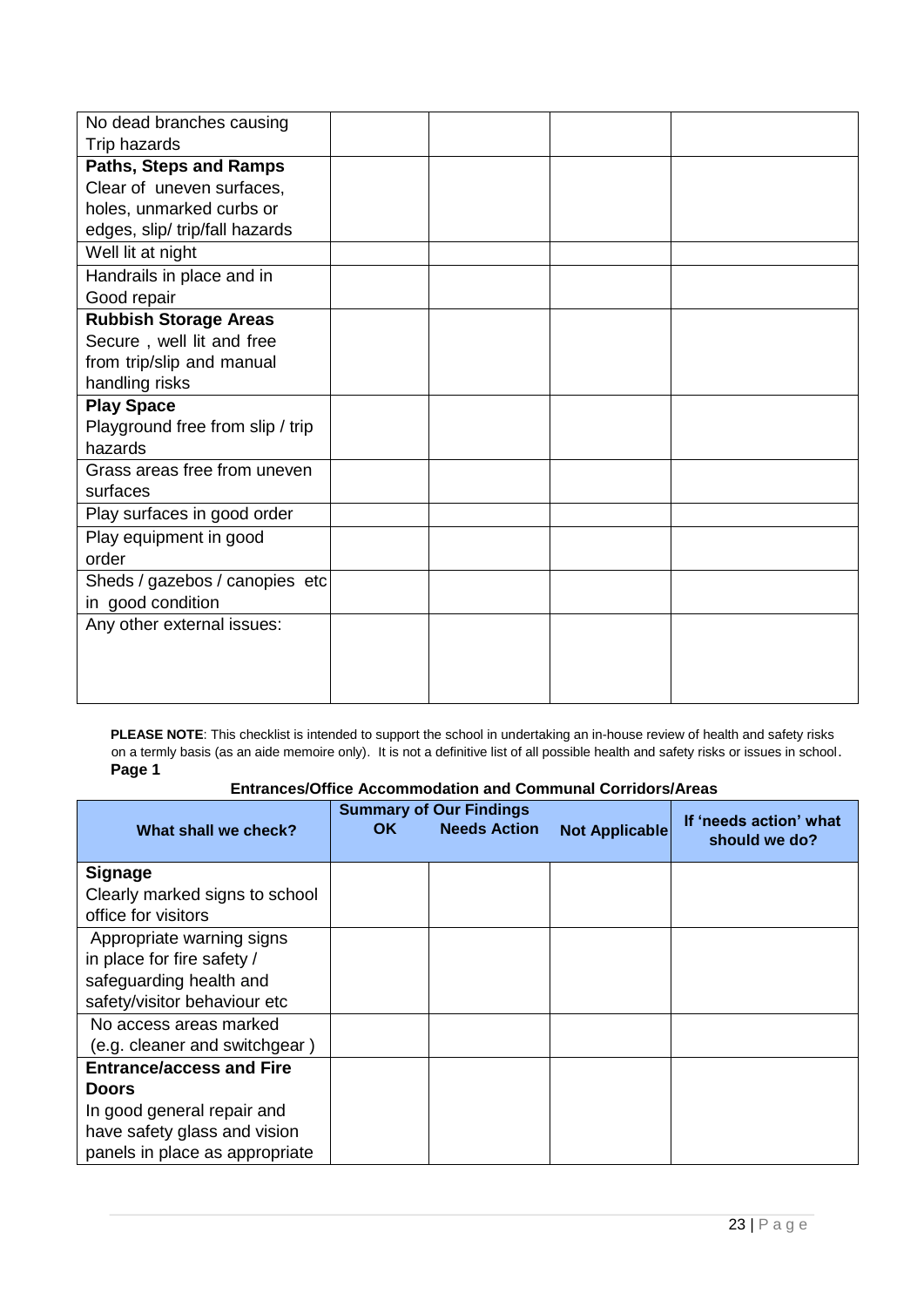| Sharp edges, loose fittings     |  |  |
|---------------------------------|--|--|
| eliminated and where fitted     |  |  |
| (primaries) finger guards in    |  |  |
| good repair                     |  |  |
| Automatic doors have no         |  |  |
| trapping devices                |  |  |
| Marked fire doors open          |  |  |
| outwards and are un locked      |  |  |
| during day                      |  |  |
| <b>Visitor Control</b>          |  |  |
| Secure visitor lobby            |  |  |
| Sign in and out log available   |  |  |
| and all visitors issued with a  |  |  |
| badge                           |  |  |
| Are there systems in place to   |  |  |
| ensure visitors and contractors |  |  |
| are accompanied when pupils     |  |  |
| are in school?                  |  |  |
| <b>Floor surfaces</b>           |  |  |
| Free of uneven surfaces,        |  |  |
| rips/tears/trip/slip risks      |  |  |
| Clear of obstructions in        |  |  |
| walkways                        |  |  |
| <b>WET FLOORS signs</b>         |  |  |
| available for use               |  |  |
| <b>Steps/ramps and stairs</b>   |  |  |
| Free of slip/trip risks/uneven  |  |  |
| surfaces                        |  |  |
| Handrails provided, suitable    |  |  |
| height and condition            |  |  |
| Clear of storage                |  |  |
| Adequate lighting in place      |  |  |
|                                 |  |  |

# **Page 2**

# **Entrances/Office Accommodation and Communal Corridors/Areas (Continued)**

| What shall we check?                                                                                              | OK. | <b>Summary of Our Findings</b><br><b>Needs Action</b> | <b>Not Applicable</b> | If 'needs action' what<br>should we do? |
|-------------------------------------------------------------------------------------------------------------------|-----|-------------------------------------------------------|-----------------------|-----------------------------------------|
| <b>Office Areas</b><br>Doors locked when not in Use<br>and all information is held<br>securely in locked cabinets |     |                                                       |                       |                                         |
| Cabinets/shelves etc are tidy,<br>objects unlikely to fall. High                                                  |     |                                                       |                       |                                         |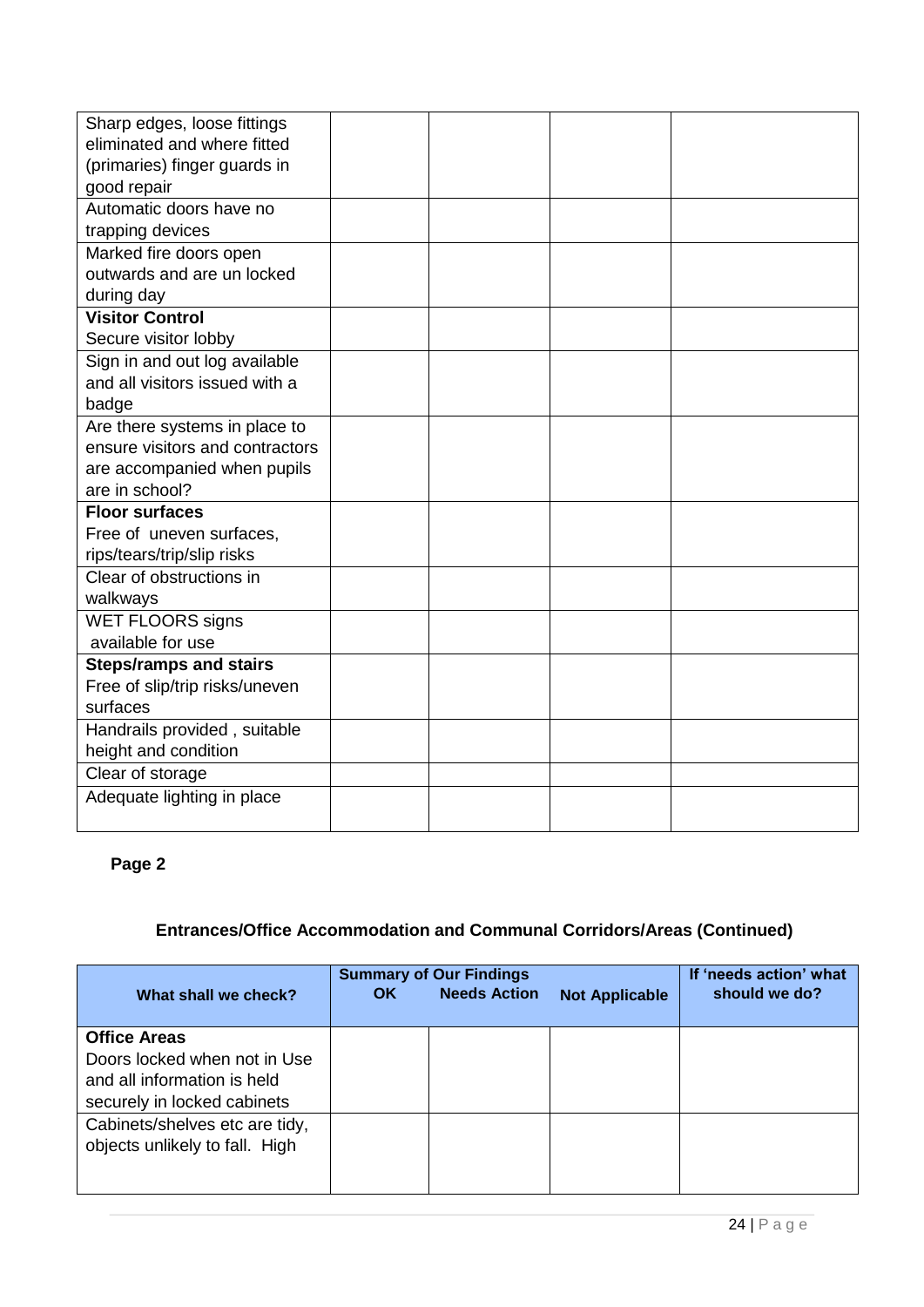| level and under desk storage<br>avoided                                                         |  |  |
|-------------------------------------------------------------------------------------------------|--|--|
| Trailing cables/overloaded<br>sockets eliminated                                                |  |  |
| Guards<br>machines<br>on<br>(eg<br>shredder, guillotine, laminator)                             |  |  |
| Workstations comply with DSE<br>requirements                                                    |  |  |
| Hazardous substances locked<br>away (eg toner)                                                  |  |  |
| <b>Other General Use Areas Are</b><br>cleaners cupboards/ store<br>rooms locked when not in use |  |  |
| Are fire exit signs visible /<br>appropriate and illuminated                                    |  |  |
| Is emergency lighting working                                                                   |  |  |
| Are fire evacuation notices in<br>place and fire fighting<br>equipment checks evidenced         |  |  |
| Are photocopier areas away<br>from fire escape corridors                                        |  |  |
| Are general storage areas<br>clean and tidy is high level<br>storage avoided                    |  |  |
| Has electrical equipment got<br>up to date PAT sticker on it                                    |  |  |
| Any other issues relating<br>to<br>communal areas:                                              |  |  |
|                                                                                                 |  |  |

**PLEASE NOTE**: This checklist is intended to support the school in undertaking an in-house review of health and safety risks on a termly basis (as an aide memoire only) It is not a definitive list of all possible health and safety risks or issues in school.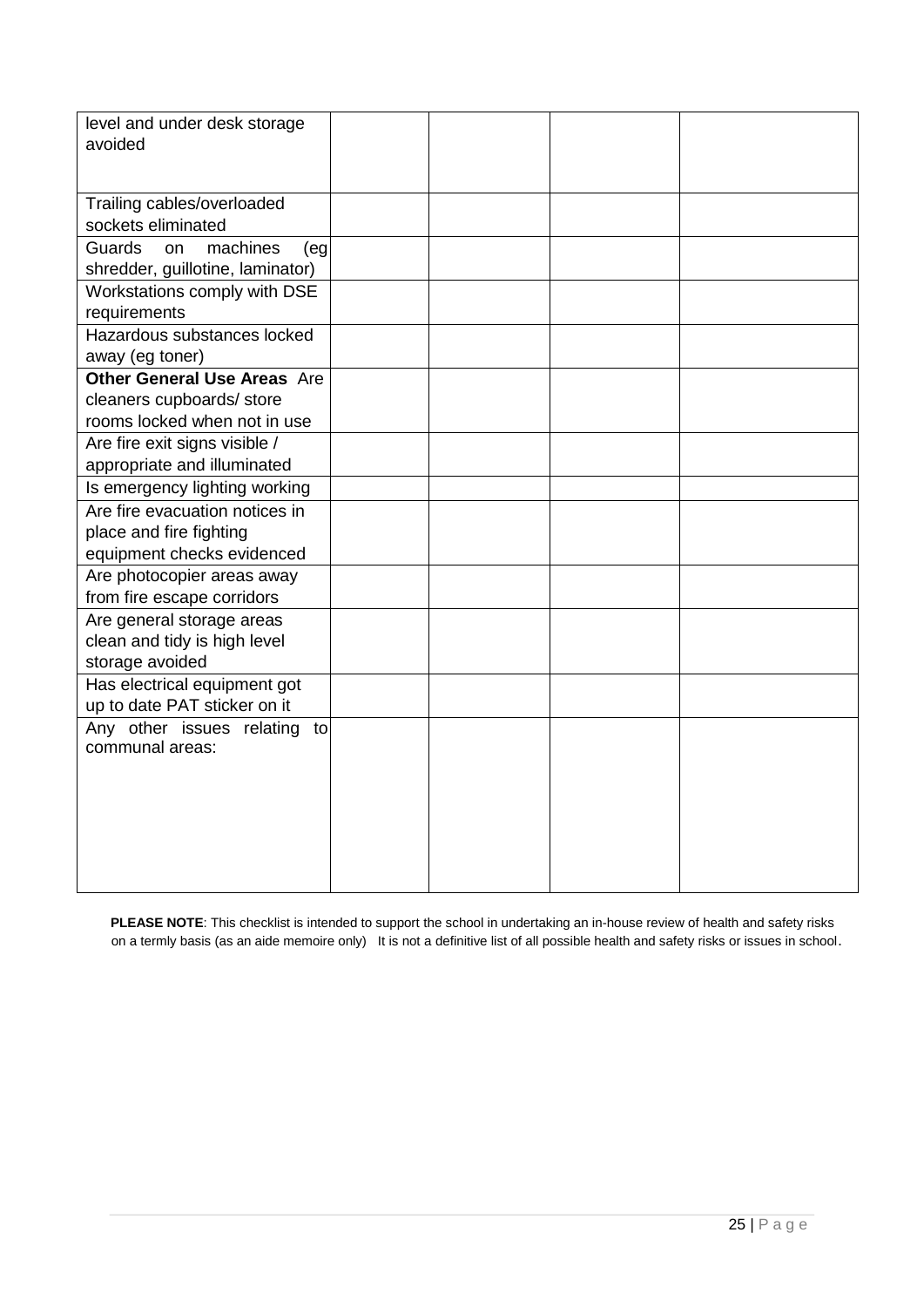# **Page 3**

### **Classrooms/ ICT Rooms/Other Internal Teaching Spaces ROOM: \_\_\_\_\_\_\_\_\_\_\_\_\_\_\_\_\_\_\_\_\_\_\_\_\_\_\_\_\_\_\_\_\_\_\_\_\_\_\_\_\_\_**

| What shall we check?                 | <b>OK</b> | <b>Summary of Our Findings</b><br><b>Needs Action</b> | <b>Not Applicable</b> | If 'needs action' what<br>should we do? |
|--------------------------------------|-----------|-------------------------------------------------------|-----------------------|-----------------------------------------|
| <b>Building Provision</b>            |           |                                                       |                       |                                         |
| Daily classroom checklist            |           |                                                       |                       |                                         |
| completed                            |           |                                                       |                       |                                         |
| Safety glass on all appropriate      |           |                                                       |                       |                                         |
| glazing                              |           |                                                       |                       |                                         |
| Vision panels in doors               |           |                                                       |                       |                                         |
| (safeguarding)                       |           |                                                       |                       |                                         |
| High level handles as                |           |                                                       |                       |                                         |
| Appropriate (foundation)             |           |                                                       |                       |                                         |
| No sharp edges/corners,              |           |                                                       |                       |                                         |
| Or loose fittings doors/             |           |                                                       |                       |                                         |
| windows                              |           |                                                       |                       |                                         |
| Walls, ceilings and fitted           |           |                                                       |                       |                                         |
| shelves, cupboards in good           |           |                                                       |                       |                                         |
| repair, no sharp edges,              |           |                                                       |                       |                                         |
| damaged areas or risk of             |           |                                                       |                       |                                         |
| falling objects                      |           |                                                       |                       |                                         |
| Free standing storage units are      |           |                                                       |                       |                                         |
| fixed to wall, and tidy              |           |                                                       |                       |                                         |
| Sinks/ other washing facilities      |           |                                                       |                       |                                         |
| clean and no evident hygiene         |           |                                                       |                       |                                         |
| issues                               |           |                                                       |                       |                                         |
| Power outlets safe (and at           |           |                                                       |                       |                                         |
| appropriate height foundation        |           |                                                       |                       |                                         |
| areas)                               |           |                                                       |                       |                                         |
| Blind cords or other cables do       |           |                                                       |                       |                                         |
| not present choking risk             |           |                                                       |                       |                                         |
| Windows and fasteners in             |           |                                                       |                       |                                         |
| good order, opening limiters         |           |                                                       |                       |                                         |
| fitted to avoid falling or collision |           |                                                       |                       |                                         |
| risk                                 |           |                                                       |                       |                                         |
| Do ICT work stations conform to      |           |                                                       |                       |                                         |
| <b>DSE</b> requirement               |           |                                                       |                       |                                         |
| Trailing cables/ overloaded          |           |                                                       |                       |                                         |
| sockets eliminated                   |           |                                                       |                       |                                         |
| Adequate lighting and ventilation    |           |                                                       |                       |                                         |
| in place                             |           |                                                       |                       |                                         |
| Foot stools provided to              |           |                                                       |                       |                                         |
| reach items stored at height         |           |                                                       |                       |                                         |
| <b>Resources Provision</b>           |           |                                                       |                       |                                         |
| Desks and Chairs suitable for        |           |                                                       |                       |                                         |
| Age range and in good order          |           |                                                       |                       |                                         |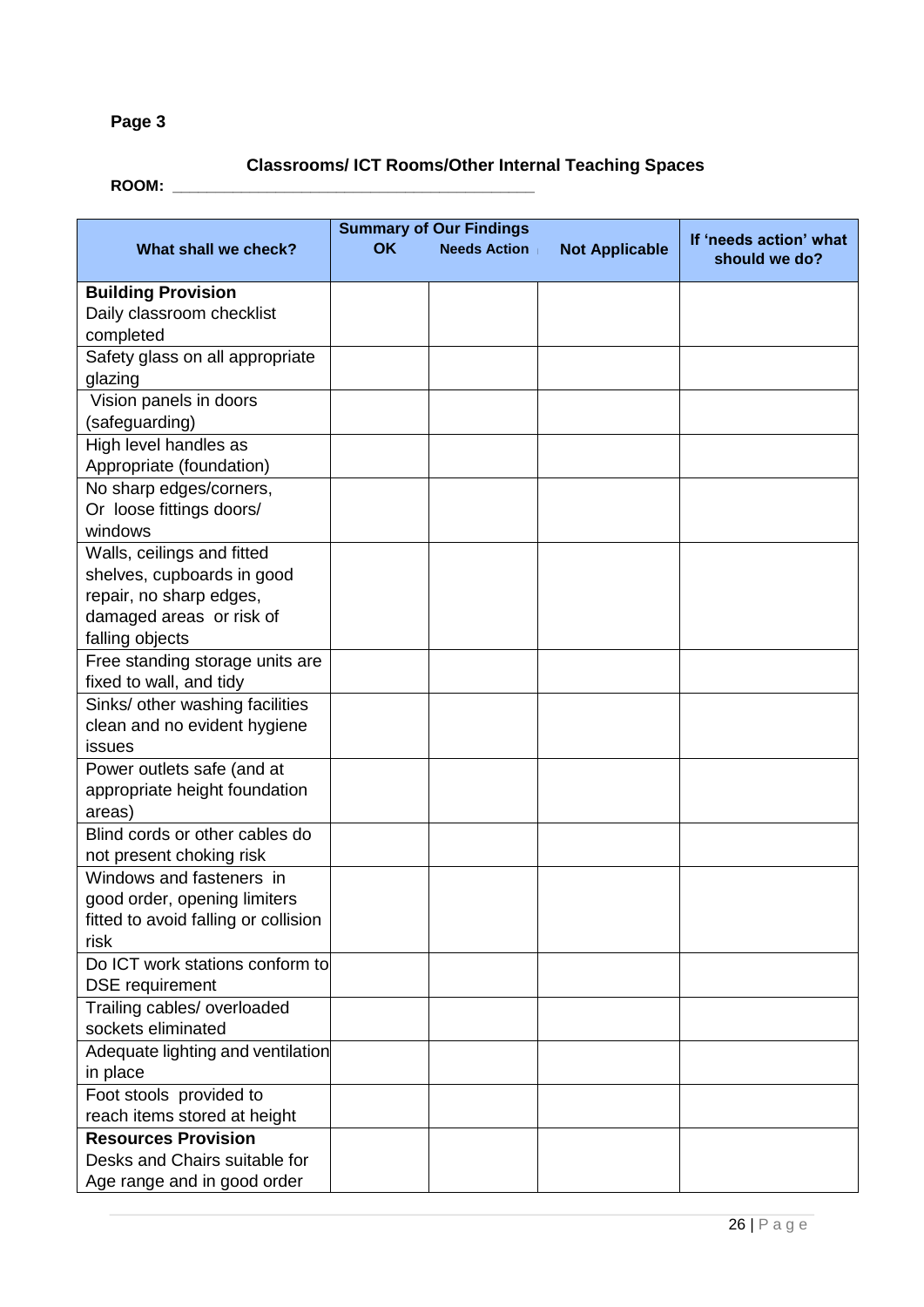| Furniture and resources do<br>not present trip hazard and do<br>not block walkways / exits |  |  |
|--------------------------------------------------------------------------------------------|--|--|
|                                                                                            |  |  |

#### **Page 4**

|                                    | <b>Summar of Our Findings</b> |  |                     | If 'needs action' what |               |
|------------------------------------|-------------------------------|--|---------------------|------------------------|---------------|
| What shall we check?               | <b>OK</b>                     |  | <b>Needs Action</b> | <b>Not Applicable</b>  | should we do? |
|                                    |                               |  |                     |                        |               |
| <b>Resources Provision</b>         |                               |  |                     |                        |               |
| Classroom layout allows for        |                               |  |                     |                        |               |
| free movement for staff and        |                               |  |                     |                        |               |
| pupils                             |                               |  |                     |                        |               |
|                                    |                               |  |                     |                        |               |
|                                    |                               |  |                     |                        |               |
| Equipment/resources                |                               |  |                     |                        |               |
| suitable for age/ability of        |                               |  |                     |                        |               |
| pupils and in good order           |                               |  |                     |                        |               |
| Safety gates/fences in good        |                               |  |                     |                        |               |
| repair and secure (Foundation      |                               |  |                     |                        |               |
| and Special Schools)               |                               |  |                     |                        |               |
| ICT or other electrical            |                               |  |                     |                        |               |
| equipment in good order, PAT       |                               |  |                     |                        |               |
| Test evident and risk of           |                               |  |                     |                        |               |
| electric shock, burn, or falling   |                               |  |                     |                        |               |
| item risk eliminated               |                               |  |                     |                        |               |
| Any wet or sand play areas         |                               |  |                     |                        |               |
| are free from hazards, can be      |                               |  |                     |                        |               |
| easily supervised and              |                               |  |                     |                        |               |
| contents regularly refreshed       |                               |  |                     |                        |               |
| (primary schools only)             |                               |  |                     |                        |               |
| Appropriate<br>firefighting        |                               |  |                     |                        |               |
| equipment (e.g. blankets in        |                               |  |                     |                        |               |
| Food Tech etc) in place            |                               |  |                     |                        |               |
| Appropriate Personal               |                               |  |                     |                        |               |
| Protective Equipment (PPE)         |                               |  |                     |                        |               |
| Provided (e.g. goggles/gloves      |                               |  |                     |                        |               |
| science/D&T<br>in<br>etc<br>etc)   |                               |  |                     |                        |               |
| (Secondary only)                   |                               |  |                     |                        |               |
| Warning signage and guarding       |                               |  |                     |                        |               |
| on D&T machinery (class and        |                               |  |                     |                        |               |
| Preparation rooms)                 |                               |  |                     |                        |               |
| (Secondary only)                   |                               |  |                     |                        |               |
| <b>External Provision (Primary</b> |                               |  |                     |                        |               |
| only)                              |                               |  |                     |                        |               |
| Play equipment is suitable for     |                               |  |                     |                        |               |
| age range and free from            |                               |  |                     |                        |               |
| trip/sharp edges/ defects          |                               |  |                     |                        |               |
| Play surface suitable and free     |                               |  |                     |                        |               |
| from slip/trip hazards             |                               |  |                     |                        |               |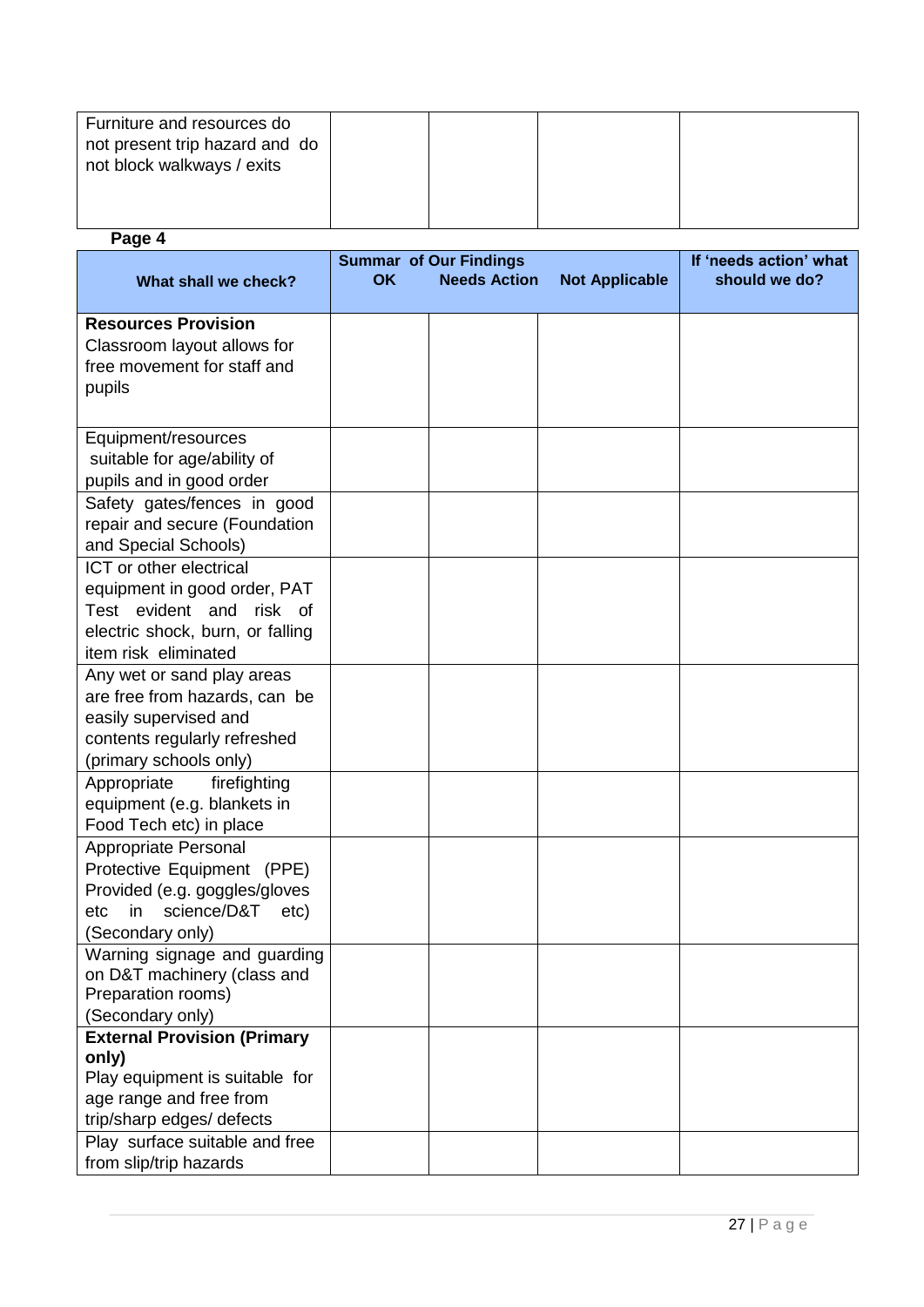| Grates/gulley etc are free from |  |  |
|---------------------------------|--|--|
| trapping risks                  |  |  |
| Any sheds/other structures free |  |  |
| from slip/trip/sharp edges or   |  |  |
| items falling risks             |  |  |
| Any other classroom issues      |  |  |
| observed                        |  |  |
|                                 |  |  |
|                                 |  |  |

**PLEASE NOTE:** This checklist is intended to support the school in undertaking an in-house review of health and safety risks on a termly basis (as an aide memoire only) It is not a definitive list of all possible health and safety risks or issues in school. **Page 5** 

#### **Hall/Gym/ Community/ Meeting and Storage Rooms**

|                                 | <b>Summary of Our Findings</b> |                     |                       | If 'needs action' what |
|---------------------------------|--------------------------------|---------------------|-----------------------|------------------------|
| What shall we check?            | <b>OK</b>                      | <b>Needs Action</b> | <b>Not Applicable</b> | should we do?          |
|                                 |                                |                     |                       |                        |
| <b>Hall/Gym Areas</b>           |                                |                     |                       |                        |
| Fire exits clearly marked and   |                                |                     |                       |                        |
| fire doors are in good repair   |                                |                     |                       |                        |
| and not wedged open (finger     |                                |                     |                       |                        |
| guards fitted primary schools)  |                                |                     |                       |                        |
| Chairs are not stacked above 4  |                                |                     |                       |                        |
| high to avoid crushing/         |                                |                     |                       |                        |
| falling/lifting injuries        |                                |                     |                       |                        |
| PE and other equipment is       |                                |                     |                       |                        |
| safely and securely stored      |                                |                     |                       |                        |
| when not in use                 |                                |                     |                       |                        |
| Wooden furniture/ equipment     |                                |                     |                       |                        |
| and flooring free from          |                                |                     |                       |                        |
| splinters/sharp edges and       |                                |                     |                       |                        |
| don't present trip risk         |                                |                     |                       |                        |
| All low level glazing is safety |                                |                     |                       |                        |
| or toughened glass              |                                |                     |                       |                        |
| Any other issues observed       |                                |                     |                       |                        |
| Halls/Gyms                      |                                |                     |                       |                        |
| <b>Community/Meeting Rooms</b>  |                                |                     |                       |                        |
| Safety glass and vision panels  |                                |                     |                       |                        |
| in place (lone working)         |                                |                     |                       |                        |
| Sharp edges, loose              |                                |                     |                       |                        |
| fittings etc eliminated         |                                |                     |                       |                        |
| Chairs/tables/cupboards<br>in   |                                |                     |                       |                        |
| good repair and do not hinder   |                                |                     |                       |                        |
| escape routes                   |                                |                     |                       |                        |
| Trailing cables/ overloaded     |                                |                     |                       |                        |
| sockets eliminated              |                                |                     |                       |                        |
| Fire exits and evacuation       |                                |                     |                       |                        |
| routes marked and doors open    |                                |                     |                       |                        |
| outwards                        |                                |                     |                       |                        |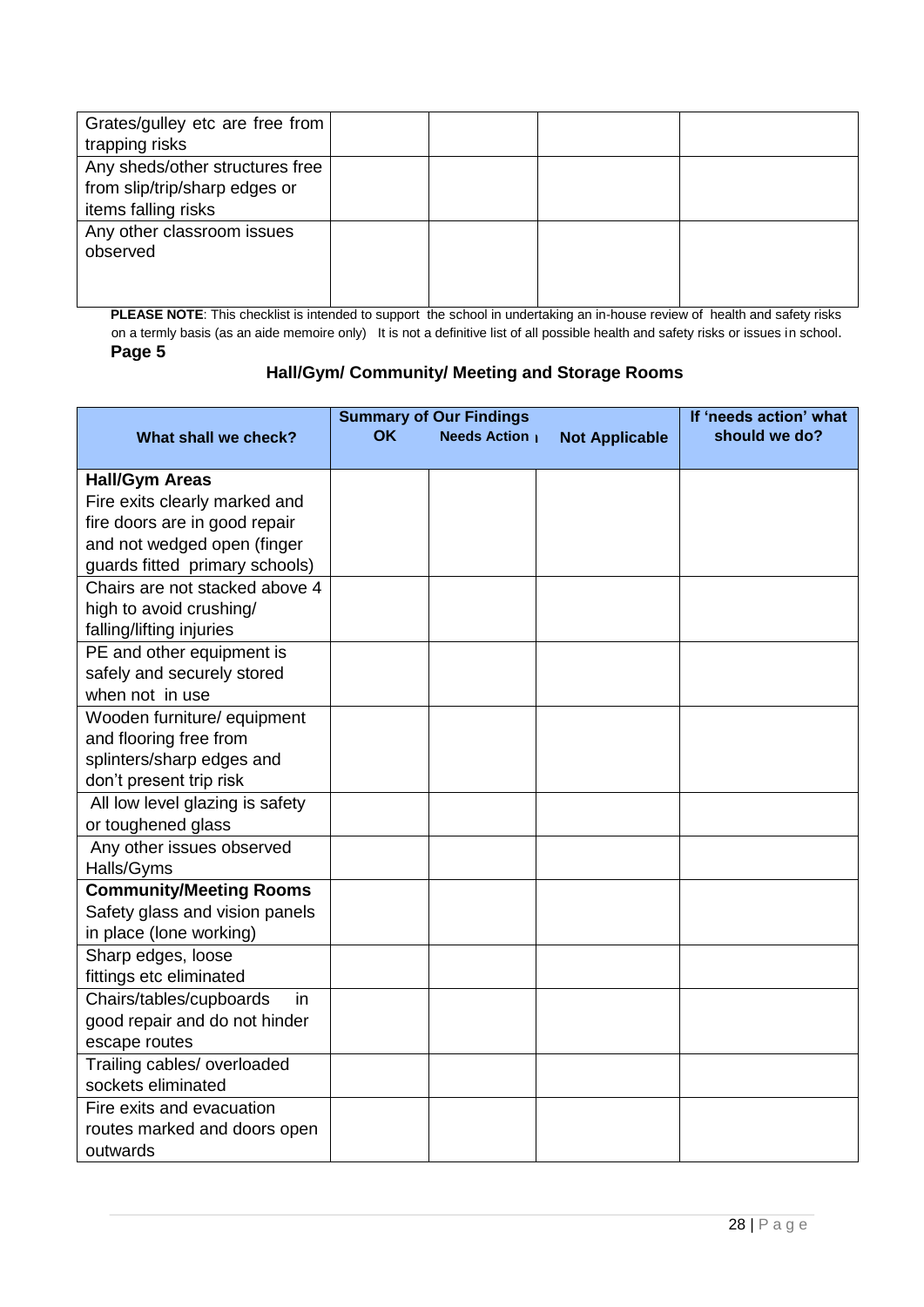| A room within a room situation  |  |  |
|---------------------------------|--|--|
| is avoided                      |  |  |
| Slip/trip/uneven surfaces       |  |  |
| eliminated                      |  |  |
| ICT/Electrical equipment has    |  |  |
| visible and current PAT sticker |  |  |
| <b>Storage Rooms</b>            |  |  |
| Locked when not in use and      |  |  |
| high level storage avoided      |  |  |
| Shelves tidy and floor area     |  |  |
| free from clutter               |  |  |
| If COSHH products are stored    |  |  |
| is PPE provided and are any     |  |  |
| risks evident                   |  |  |

# **Page 6**

# **Toilets/Changing and Laundry Facilities**

|                                | <b>Summary of Our Findings</b> |                     |                       | If 'needs action' what |
|--------------------------------|--------------------------------|---------------------|-----------------------|------------------------|
| What shall we check?           | <b>OK</b>                      | <b>Needs Action</b> | <b>Not Applicable</b> | should we do?          |
|                                |                                |                     |                       |                        |
| <b>Toilets (pupil)</b>         |                                |                     |                       |                        |
| Promote privacy/dignity at all |                                |                     |                       |                        |
| times                          |                                |                     |                       |                        |
| All appropriate doors have     |                                |                     |                       |                        |
| finger guards (Primary only)   |                                |                     |                       |                        |
| Is sanitary wear clean and in  |                                |                     |                       |                        |
| good repair (no leaks, loose   |                                |                     |                       |                        |
| parts etc)                     |                                |                     |                       |                        |
| Are changing beds/hoists in    |                                |                     |                       |                        |
| good order and regularly       |                                |                     |                       |                        |
| inspected (Special Sch Only)   |                                |                     |                       |                        |
| Flooring in good condition to  |                                |                     |                       |                        |
| avoid Slip/trip/falls          |                                |                     |                       |                        |
| ventilation<br>Lighting<br>and |                                |                     |                       |                        |
| considered adequate            |                                |                     |                       |                        |
| Are soap dispenser/hand        |                                |                     |                       |                        |
| dryers and sanitary bins       |                                |                     |                       |                        |
| provided and in good order     |                                |                     |                       |                        |
| Hot Water does it scald        |                                |                     |                       |                        |
| Any other issues observed:     |                                |                     |                       |                        |
| <b>Toilets (Adults)</b>        |                                |                     |                       |                        |
| Adult facilities are separate  |                                |                     |                       |                        |
| from pupil toilets             |                                |                     |                       |                        |
| Is sanitary wear clean and in  |                                |                     |                       |                        |
| good repair (no leaks, loose   |                                |                     |                       |                        |
| parts etc)                     |                                |                     |                       |                        |
| Flooring in good condition to  |                                |                     |                       |                        |
| avoid Slip/trip/falls          |                                |                     |                       |                        |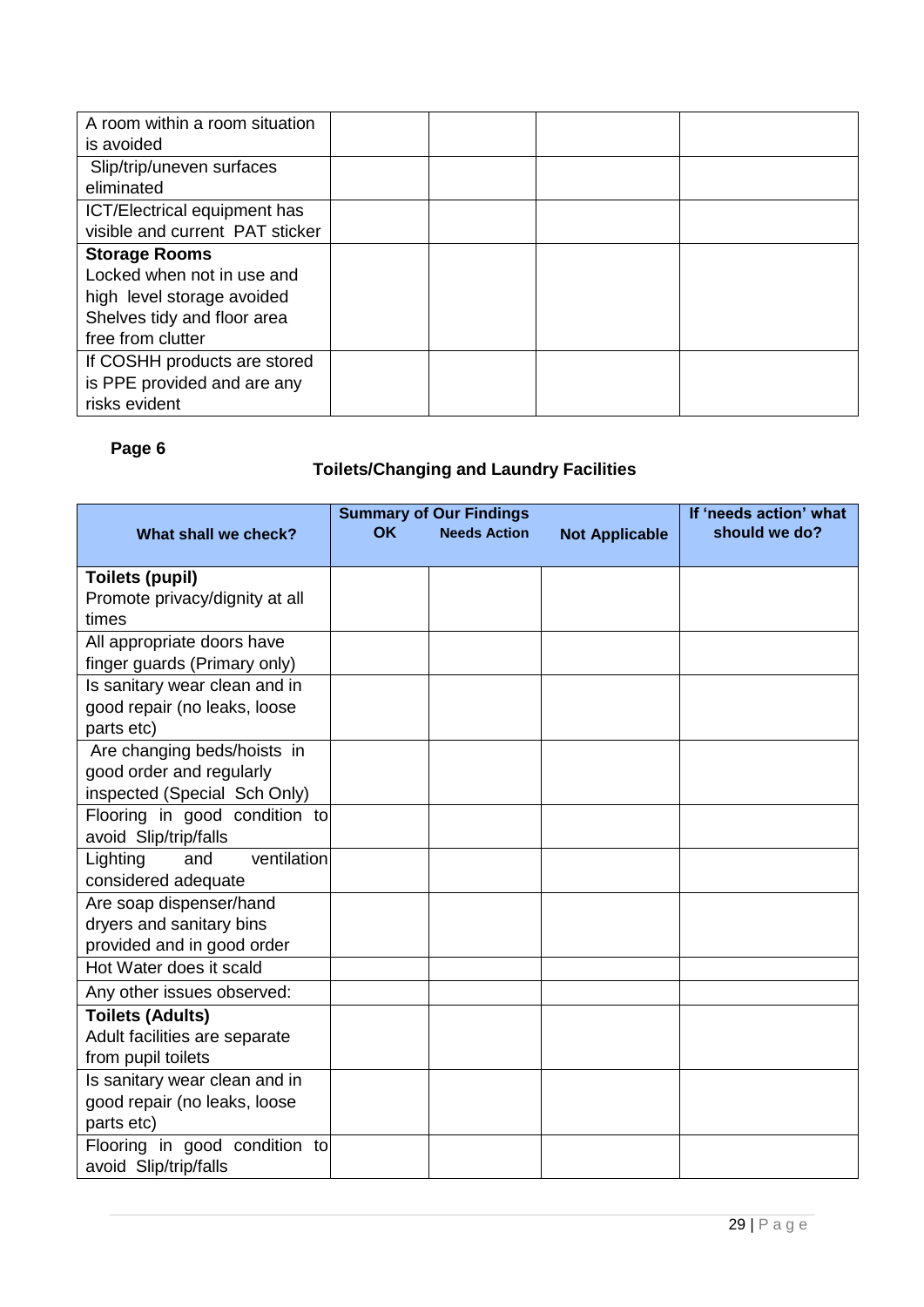| Lighting<br>ventilation<br>and<br>considered adequate                                                              |  |  |
|--------------------------------------------------------------------------------------------------------------------|--|--|
| Are soap dispenser/hand<br>dryers and sanitary bins<br>provided and in good order                                  |  |  |
| Any other issues observed                                                                                          |  |  |
| <b>Laundry Room</b><br>Access to pupils restricted<br>Storage tidy/ high level<br>avoided, floor free from clutter |  |  |
| <b>PPE Provided</b>                                                                                                |  |  |
| <b>COSHH products stored</b><br>securely                                                                           |  |  |

**PLEASE NOTE**: This checklist is intended to support the school in undertaking an in-house review of health and safety risks on a termly basis (as an aide memoire only) It is not a definitive list of all possible health and safety risks or issues in school.

### **Page 7**

#### **Other Miscellaneous Areas**

|                                  |           | <b>Summary of Our Findings</b> |                       | If 'needs action' what |
|----------------------------------|-----------|--------------------------------|-----------------------|------------------------|
| What shall we check?             | <b>OK</b> | <b>Needs Action</b>            | <b>Not Applicable</b> | should we do?          |
|                                  |           |                                |                       |                        |
| Staff Room-                      |           |                                |                       |                        |
| Access to pupils restricted      |           |                                |                       |                        |
| Space suitable and free from     |           |                                |                       |                        |
| clutter (Slip/trip/fall risks)   |           |                                |                       |                        |
| Personal storage/lockers         |           |                                |                       |                        |
| provided                         |           |                                |                       |                        |
| Any work stations are DSE        |           |                                |                       |                        |
| compliant                        |           |                                |                       |                        |
| Health and Safety Poster and     |           |                                |                       |                        |
| <b>Health and Safety Meeting</b> |           |                                |                       |                        |
| Minutes on display               |           |                                |                       |                        |
| Tables/chairs in good repair     |           |                                |                       |                        |
| Lighting and ventilation         |           |                                |                       |                        |
| suitable                         |           |                                |                       |                        |
| Cooking, food storage and        |           |                                |                       |                        |
| drinks provision hygienic        |           |                                |                       |                        |
| Any other issues observed        |           |                                |                       |                        |
| <b>Accidents/Incidents and</b>   |           |                                |                       |                        |
| <b>First Aid Provision -</b>     |           |                                |                       |                        |
| Is an up to date list of first   |           |                                |                       |                        |
| aiders displayed in staff        |           |                                |                       |                        |
| room/main office and first aid   |           |                                |                       |                        |
| room                             |           |                                |                       |                        |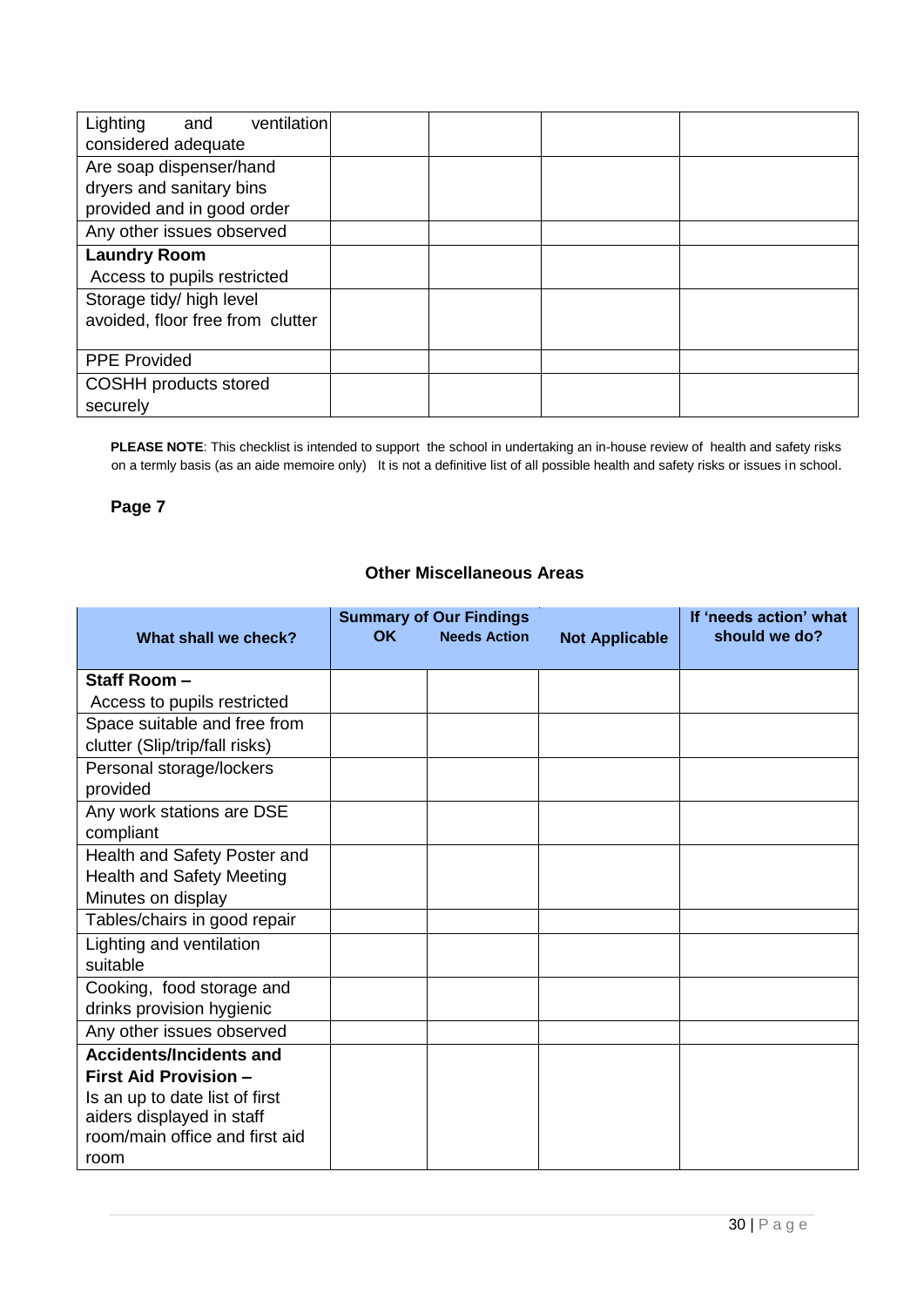| Do first aid boxes appear        |  |  |
|----------------------------------|--|--|
| appropriately stocked            |  |  |
| Is the first aid room suitable   |  |  |
| (privacy/dignity etc)            |  |  |
| Pool Area - (if applicable)      |  |  |
| Pool operating procedure,        |  |  |
| rules, emergency evacuation      |  |  |
| details, pool rules, checks and  |  |  |
| risk assessments all clearly     |  |  |
| accessible and on display        |  |  |
| Gates/doors and other safety     |  |  |
| features in good repair          |  |  |
| Anti - Slip surface in place and |  |  |
| free from defects                |  |  |
| lighting, ventilation and        |  |  |
| personal storage suitable        |  |  |
| Emergency pool rescue and        |  |  |
| first aid equipment visible and  |  |  |
| in suitable condition            |  |  |
| Any other issues                 |  |  |
|                                  |  |  |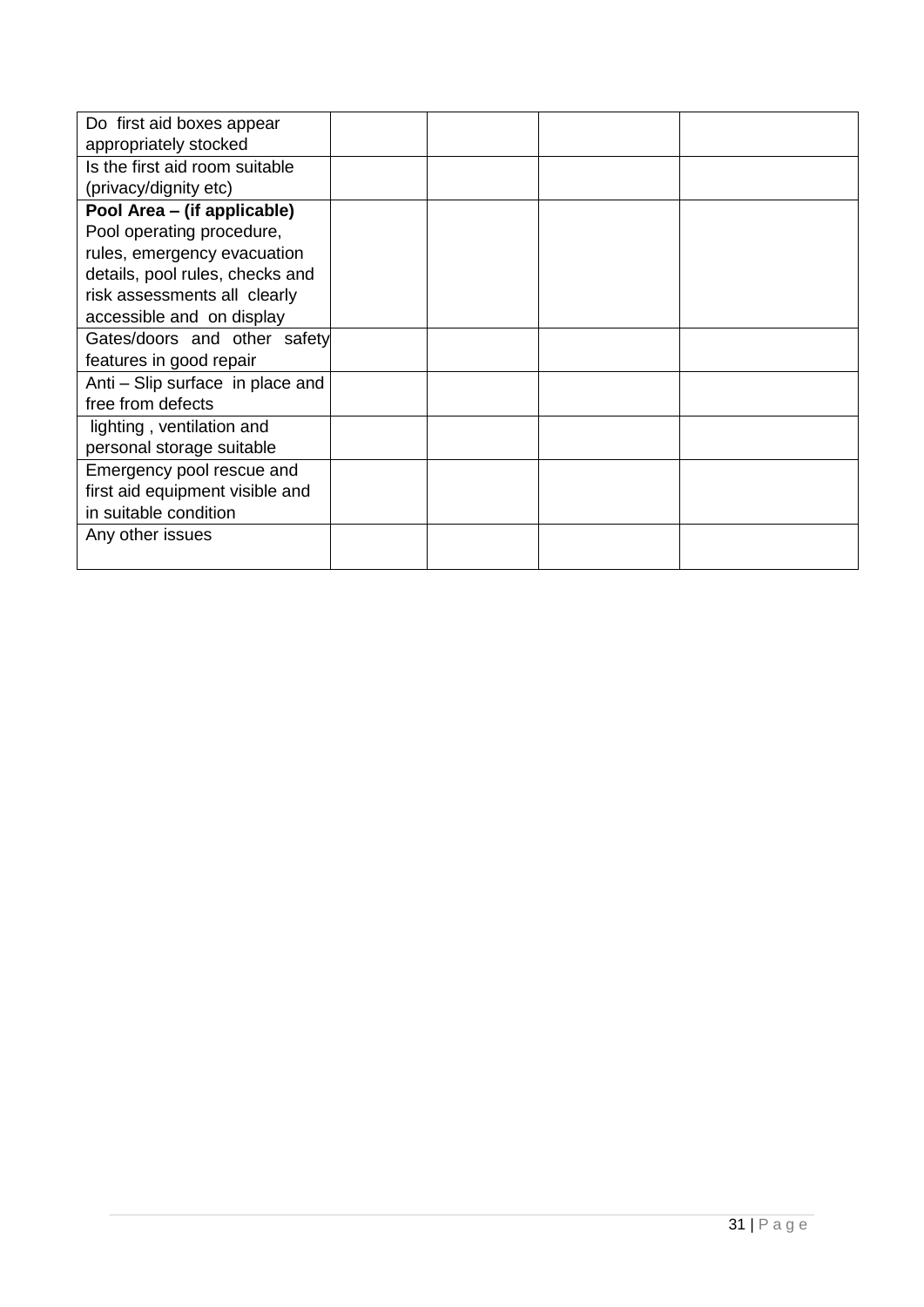### **School Classroom Weekly Checklist**

#### **Introduction:**

Our school premises are a valuable resource and as part of our sensible and proportionate approach to the management of health and safety risks we have developed this generic checklist. Written risk assessments are not necessarily needed for every single activity taking place on a daily basis in our classrooms, it is therefore essential that we ensure that the environment our staff work in and our students learn in is as safe as possible.

We have a range of school wide measures in place to support our management of health and safety including policies, procedures, schemes of work/documented lesson planning and activity/task specific risk assessments, this daily classroom checklist is provided in addition to those documents to support members of staff in ensuring our classrooms meet the minimum safety standard we expect in our school.

The checklist provided below is a tool for staff to use in order to raise general safety awareness and highlight areas of concern, these forms will be collected once completed by the administration team and findings analysed by school management. This checklist **DOES NOT** replace our schools existing premises defects and issues reporting procedures as detailed in our school staff handbook.

#### **Using the Checklist:**

The checklist covers the most common areas of concern/risk in an ordinary classroom, it is not an exhaustive list and does not cover all the additional risks that may be found in Drama/PE/Science/ D&T/Pupil Referral Rooms etc.

It can be used by teachers, teaching assistants, site staff or heads of department, in our school it will be used by teaching staff and will be completed the first week of every half term.

The checklist is designed to be quick and easy to complete, it is not mandatory to complete but will help our school ensure that we are appropriately managing health and safety, where you feel an issue is satisfactory tick the relevant daily box, where it is unsatisfactory put a cross in the relevant daily box and any issue that is not relevant please mark N/A in the daily box provided. The person completing the checklist should put their name on the bottom of the form and sign it when completed, this will enable us to provide feedback to staff completing the form where appropriate.

If you have any questions about this checklist or any other health and safety issue please contact Linda Mahoney.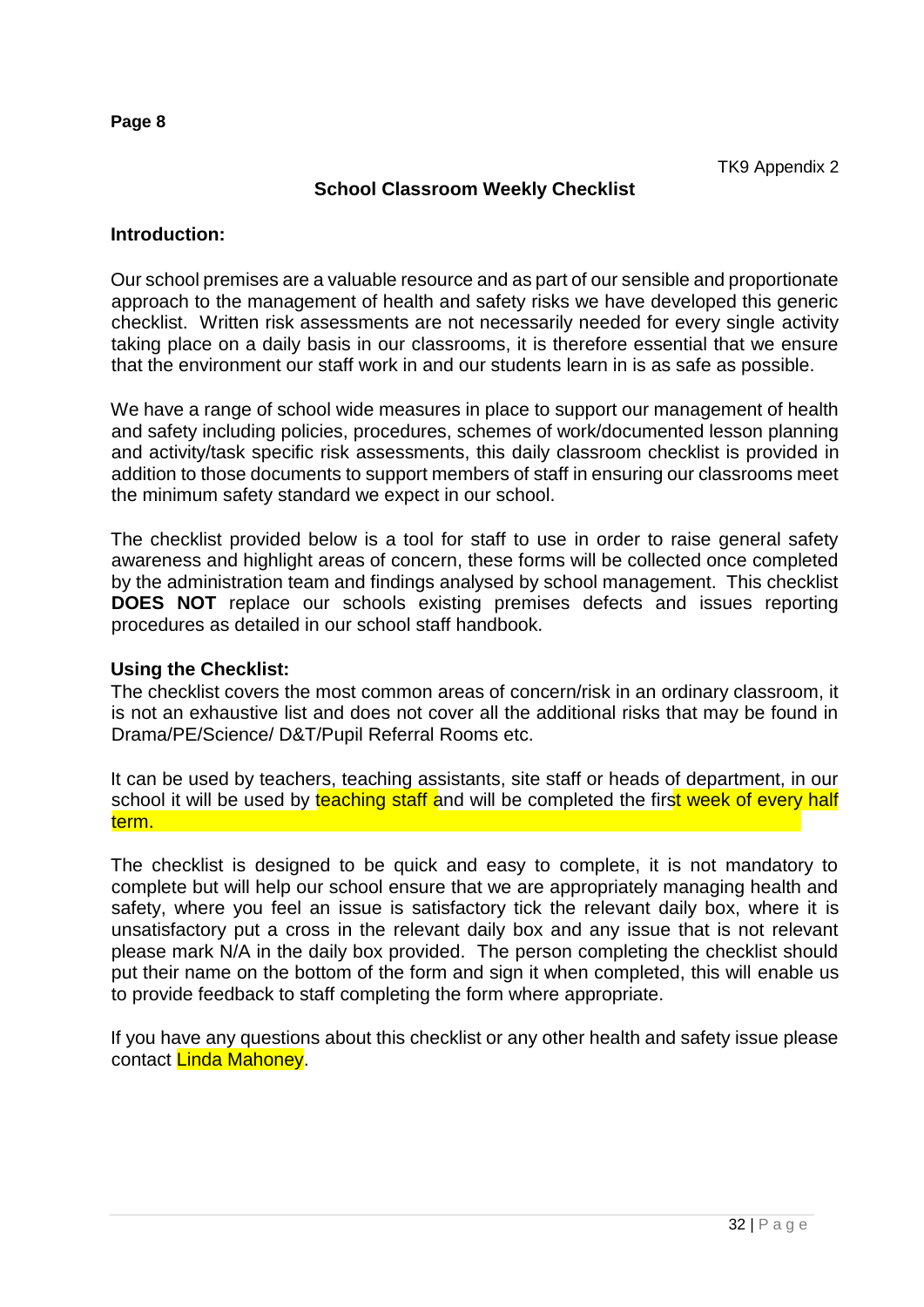#### **School Classroom Daily Checklist**

Class Room Name/No. \_\_\_\_\_\_\_\_\_\_\_\_\_\_\_\_\_\_\_\_\_\_\_\_\_\_\_\_\_ Week

| Commencing:      |                                                    |            |            |            |             |     |
|------------------|----------------------------------------------------|------------|------------|------------|-------------|-----|
| <b>Potential</b> | <b>Check Performed</b>                             | <b>Mon</b> | <b>Tue</b> | <b>Wed</b> | <b>Thur</b> | Fri |
| <b>Issue</b>     | (Tick = Check Acceptable X= Check Fail)            |            |            |            |             |     |
|                  |                                                    |            |            |            |             |     |
| Slips and        | Flooring in good condition                         |            |            |            |             |     |
| <b>Trips</b>     | Changes in flooring levels clearly marked          |            |            |            |             |     |
| (Internal)       | Electrical cables managed (no trailing wires)      |            |            |            |             |     |
| Slips and        | Outside provision (if applicable) has no surface   |            |            |            |             |     |
| <b>Trips</b>     | defects, raised grates or uneven surfaces          |            |            |            |             |     |
| (External)       | Any access steps or ramps in good condition, with  |            |            |            |             |     |
|                  | Suitable handrails provided                        |            |            |            |             |     |
| Falls from       | High level Storage is avoided where possible, With |            |            |            |             |     |
| Height           | items beyond arms reach rarely used                |            |            |            |             |     |
|                  | Appropriate 'elephants foot' step stool provided   |            |            |            |             |     |
|                  | Displays are positioned to avoid use of steps or   |            |            |            |             |     |
|                  | ladders                                            |            |            |            |             |     |
|                  | Window opener provided for opening high level      |            |            |            |             |     |
|                  | Windows                                            |            |            |            |             |     |
| Manual           | Lifting tasks are avoided where possible, if       |            |            |            |             |     |
| Handling         | necessary trolleys/hoists etc are provided         |            |            |            |             |     |
|                  | Where moving/handling of people is required        |            |            |            |             |     |
|                  | appropriate equipment and training is provided     |            |            |            |             |     |
| Furniture/       | No evident damage/defects on tables/chairs/        |            |            |            |             |     |
| <b>Fixings</b>   | shelving or cupboards                              |            |            |            |             |     |
|                  | Free standing cabinets/cupboards etc are secured   |            |            |            |             |     |
|                  | to the wall to avoid them falling over             |            |            |            |             |     |
|                  | Window restrictors are fitted and blind cords do   |            |            |            |             |     |
|                  | not present a choking hazard                       |            |            |            |             |     |
|                  | Radiators are fitted with covers to prevent burns  |            |            |            |             |     |
|                  | Doors open and close properly and finger guards    |            |            |            |             |     |
|                  | fitted where appropriate                           |            |            |            |             |     |
| Electrocution    | Are all plug sockets/light switches in good repair |            |            |            |             |     |
|                  | Have you checked all electrical appliances and     |            |            |            |             |     |
|                  | cables in room to ensure no damage before use      |            |            |            |             |     |
|                  | All Electrical and ICT equipment has up to date    |            |            |            |             |     |
|                  | PAT Testing Sticker on it (if not don't use it!)   |            |            |            |             |     |
| <b>DSE</b>       | Are computer work stations for staff and students  |            |            |            |             |     |
|                  | suitable, adjustable and in good condition         |            |            |            |             |     |
|                  | Have staff in the room using PCs/Laptops           |            |            |            |             |     |
|                  | completed a DSE Work Station Assessment            |            |            |            |             |     |
| Fire             | Are all fire exit doors clearly marked and         |            |            |            |             |     |
|                  | unobstructed (they should not be locked with a     |            |            |            |             |     |
|                  | key or padlock during the school day)              |            |            |            |             |     |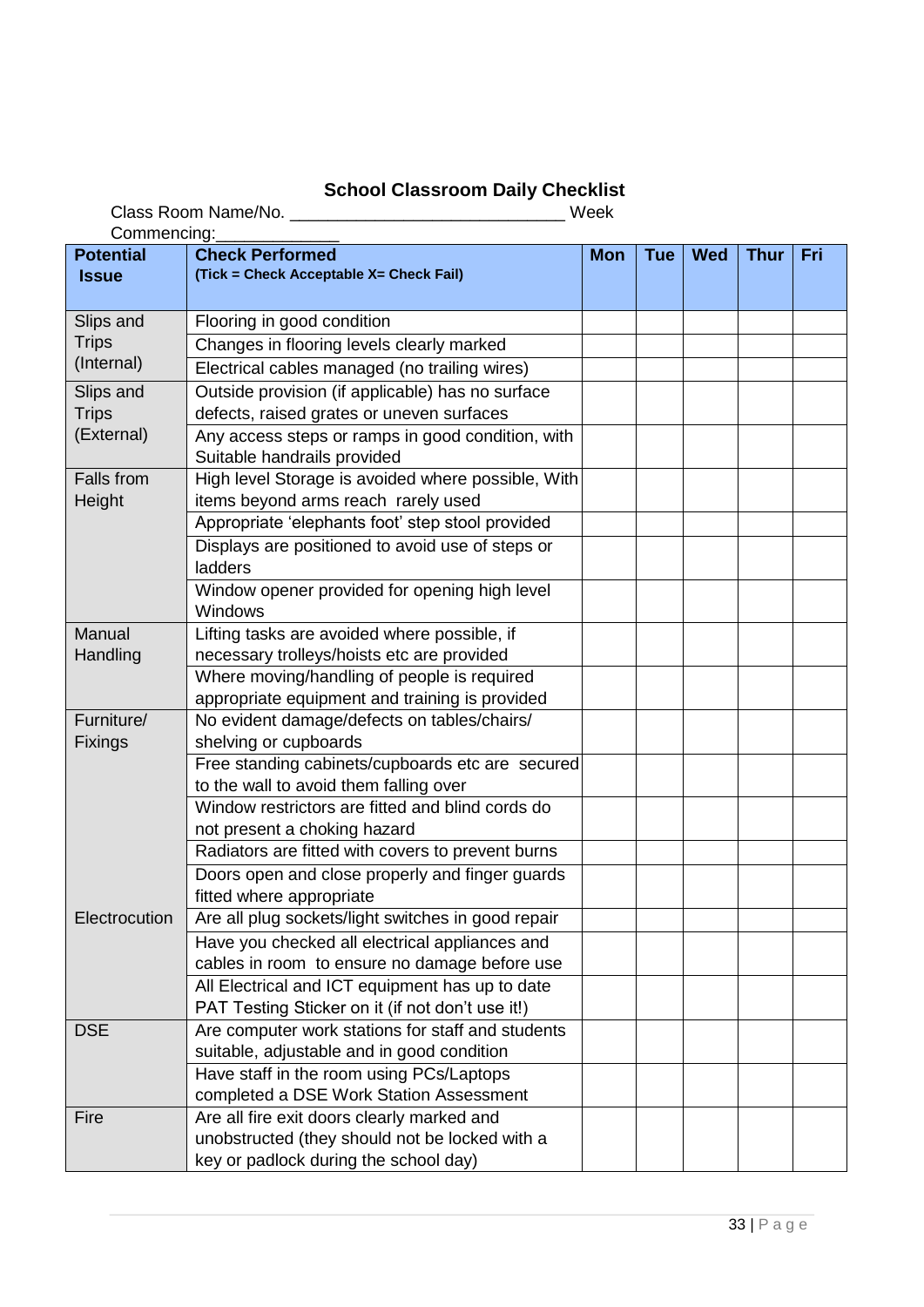|                   | Are fire evacuation procedures in<br>place/understood                                                         |  |  |  |
|-------------------|---------------------------------------------------------------------------------------------------------------|--|--|--|
|                   | Where required is fire fighting equipment available                                                           |  |  |  |
| Wellbeing         | Lights, heating and ventilation all satisfactory                                                              |  |  |  |
|                   | Window blinds/covering provided to prevent glare                                                              |  |  |  |
|                   | Telephone (if provided) in working order                                                                      |  |  |  |
|                   | Classroom/storage areas clean and tidy                                                                        |  |  |  |
|                   | Toilet areas clean, free from defects/hygiene<br>issues (where toilet is attached to classroom/class<br>base) |  |  |  |
| Any Other Issues: | Relevant defects identified above should be reported using the school's premises defects reporting procedure  |  |  |  |

**Checklist Completed by: \_\_\_\_\_\_\_\_\_\_\_\_\_\_\_\_\_\_\_\_\_\_\_\_\_\_\_\_\_\_\_\_\_\_ (print name)** 

**Signature: \_\_\_\_\_\_\_\_\_\_\_\_\_\_\_\_\_\_\_\_\_\_\_\_\_\_\_\_\_\_\_\_\_\_\_\_\_\_\_\_\_\_\_\_\_\_**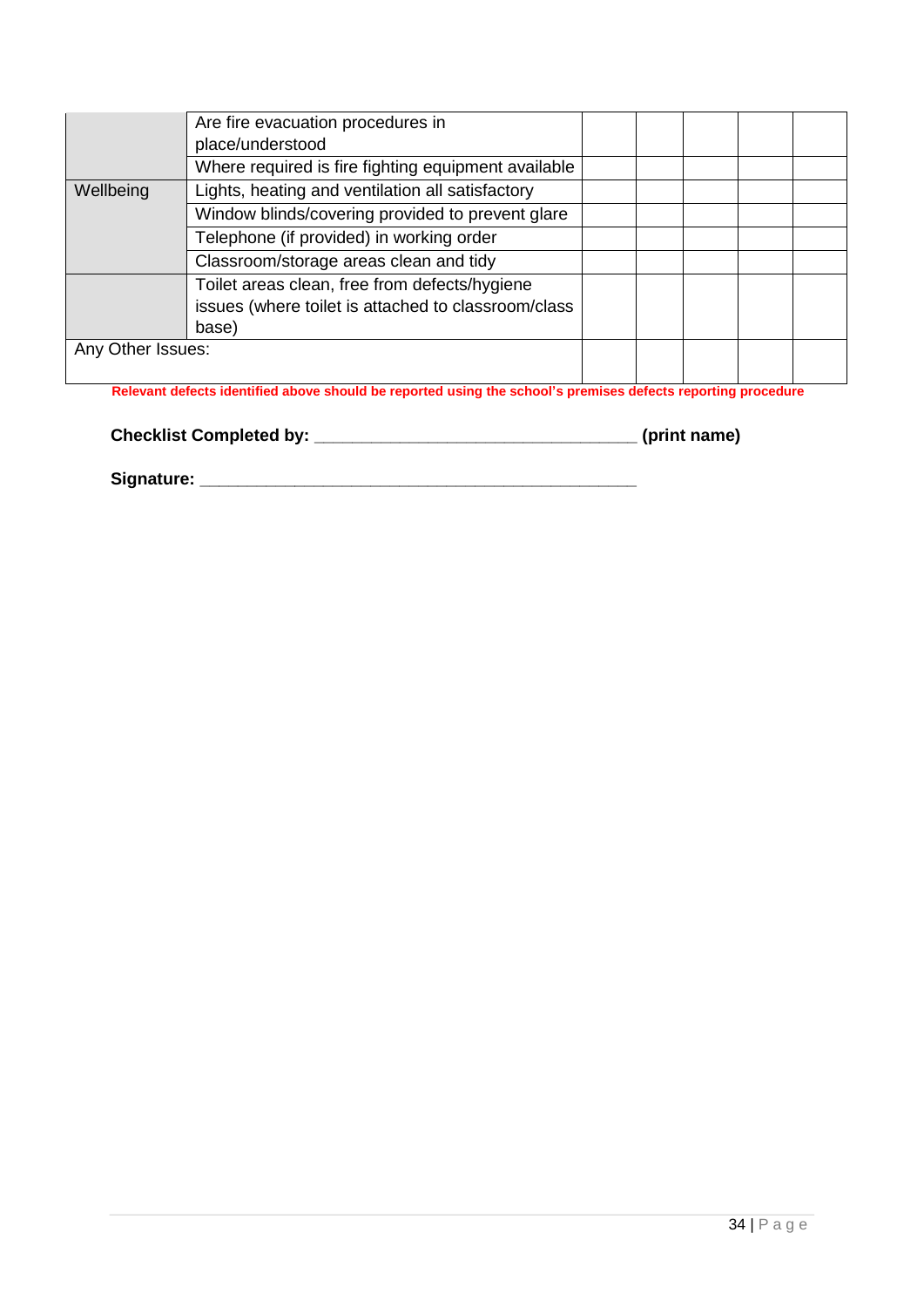## **School Termly Health and Safety Review Action Plan**

Date of Review: \_\_\_\_\_\_\_\_\_\_\_\_\_\_ Date of Next Review\_\_\_\_\_\_\_\_\_\_\_\_\_\_\_\_\_\_\_\_\_\_\_\_\_\_\_\_\_\_\_

| <b>Area: External Areas</b> |                         |                    |                       |
|-----------------------------|-------------------------|--------------------|-----------------------|
| Issue:                      | <b>Action</b>           | By Who             | <b>By When</b>        |
| (What is Wrong)             | (What Needs to be Done) | (Person to Action) | (Date for Completion) |
|                             |                         |                    |                       |
|                             |                         |                    |                       |
|                             |                         |                    |                       |
|                             |                         |                    |                       |
|                             |                         |                    |                       |
|                             |                         |                    |                       |
|                             |                         |                    |                       |
|                             |                         |                    |                       |
|                             |                         |                    |                       |

| <b>Action</b>           | By Who                                 | <b>By When</b>        |
|-------------------------|----------------------------------------|-----------------------|
| (What Needs to be Done) | (Person to Action)                     | (Date for Completion) |
|                         |                                        |                       |
|                         |                                        |                       |
|                         |                                        |                       |
|                         |                                        |                       |
|                         |                                        |                       |
|                         |                                        |                       |
|                         |                                        |                       |
|                         |                                        |                       |
|                         |                                        |                       |
|                         | Area: Entrances/Offices/Communal Areas |                       |

| Area: Class Rooms/ICT Rooms/Other Teaching Spaces |                         |                    |                       |
|---------------------------------------------------|-------------------------|--------------------|-----------------------|
| <b>Issue:</b>                                     | <b>Action</b>           | By Who             | <b>By When</b>        |
| (What is Wrong)                                   | (What Needs to be Done) | (Person to Action) | (Date for Completion) |
|                                                   |                         |                    |                       |
|                                                   |                         |                    |                       |
|                                                   |                         |                    |                       |
|                                                   |                         |                    |                       |
|                                                   |                         |                    |                       |
|                                                   |                         |                    |                       |
|                                                   |                         |                    |                       |
|                                                   |                         |                    |                       |
|                                                   |                         |                    |                       |
|                                                   |                         |                    |                       |

**Area** : Halls/Gyms/Sports Areas/Meeting Rooms/Storage Rooms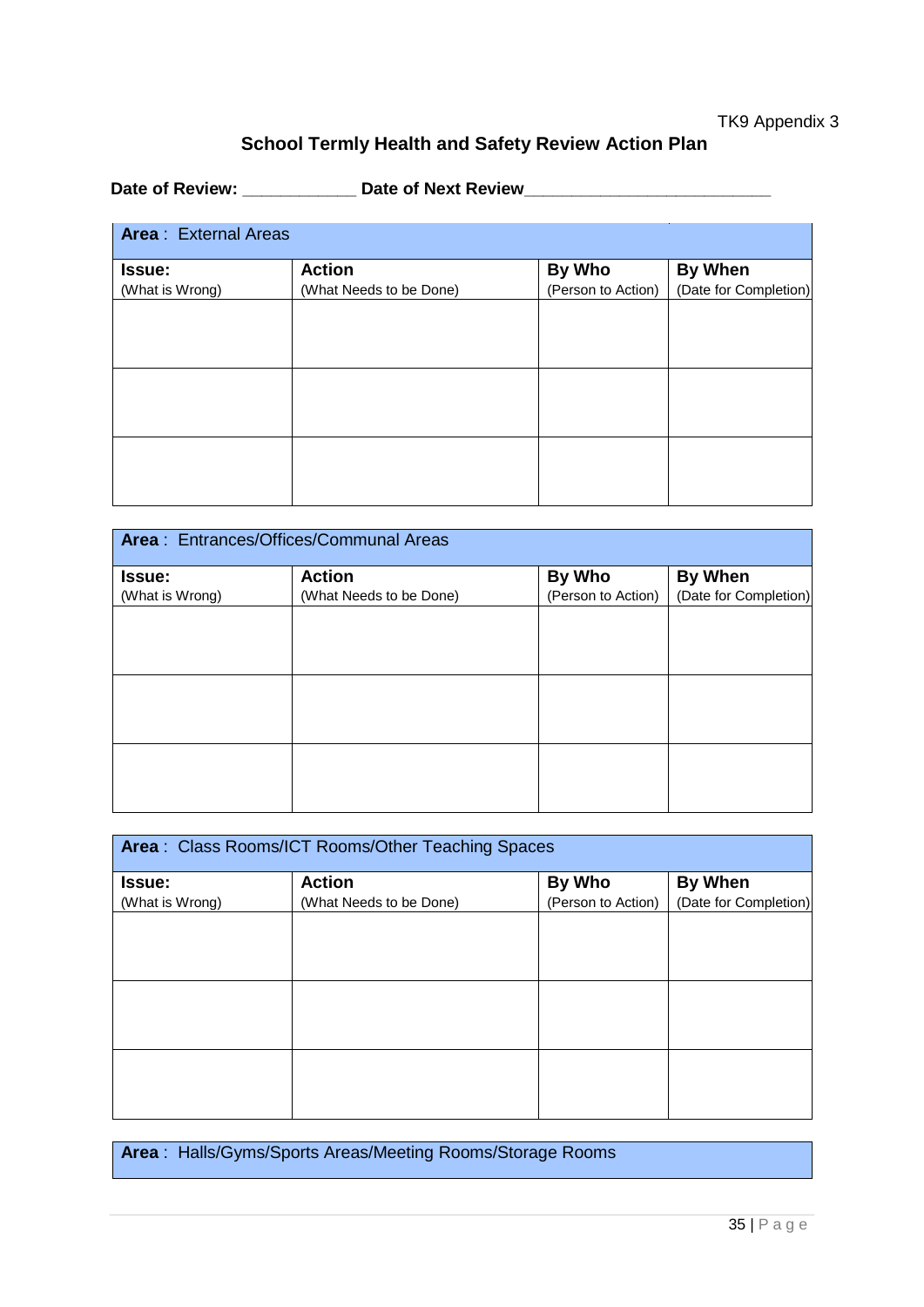| Issue:          | <b>Action</b>           | By Who             | <b>By When</b>        |
|-----------------|-------------------------|--------------------|-----------------------|
| (What is Wrong) | (What Needs to be Done) | (Person to Action) | (Date for Completion) |
|                 |                         |                    |                       |
|                 |                         |                    |                       |
|                 |                         |                    |                       |
|                 |                         |                    |                       |
|                 |                         |                    |                       |
|                 |                         |                    |                       |
|                 |                         |                    |                       |
|                 |                         |                    |                       |
|                 |                         |                    |                       |
|                 |                         |                    |                       |

Page 1 of 2

| <b>Area: Toilets and Changing Facilities</b> |                         |                    |                       |  |
|----------------------------------------------|-------------------------|--------------------|-----------------------|--|
| Issue:                                       | <b>Action</b>           | By Who             | <b>By When</b>        |  |
| (What is Wrong)                              | (What Needs to be Done) | (Person to Action) | (Date for Completion) |  |
|                                              |                         |                    |                       |  |
|                                              |                         |                    |                       |  |
|                                              |                         |                    |                       |  |
|                                              |                         |                    |                       |  |
|                                              |                         |                    |                       |  |
|                                              |                         |                    |                       |  |
|                                              |                         |                    |                       |  |
|                                              |                         |                    |                       |  |
|                                              |                         |                    |                       |  |

| <b>Area: Other Areas</b> |                         |                    |                       |
|--------------------------|-------------------------|--------------------|-----------------------|
| Issue:                   | <b>Action</b>           | By Who             | <b>By When</b>        |
| (What is Wrong)          | (What Needs to be Done) | (Person to Action) | (Date for Completion) |
|                          |                         |                    |                       |
|                          |                         |                    |                       |
|                          |                         |                    |                       |
|                          |                         |                    |                       |
|                          |                         |                    |                       |
|                          |                         |                    |                       |
|                          |                         |                    |                       |
|                          |                         |                    |                       |
|                          |                         |                    |                       |
|                          |                         |                    |                       |

This action plan represents the key issues and or hazards identified as part of our schools inhouse health and safety tour, these actions will be reviewed by our school management team and governing body to ensure issues are appropriately addressed.

This action plan will be reviewed on \_\_\_\_\_\_\_\_\_\_\_\_\_\_\_\_\_\_\_\_\_\_\_\_\_\_\_\_\_(date)

by \_\_\_\_\_\_\_\_\_\_\_\_\_\_\_\_\_\_\_\_\_\_\_\_\_\_\_\_\_\_\_\_\_\_\_\_\_\_\_\_\_\_\_\_\_(SLT/Governors/Strategic Group)\*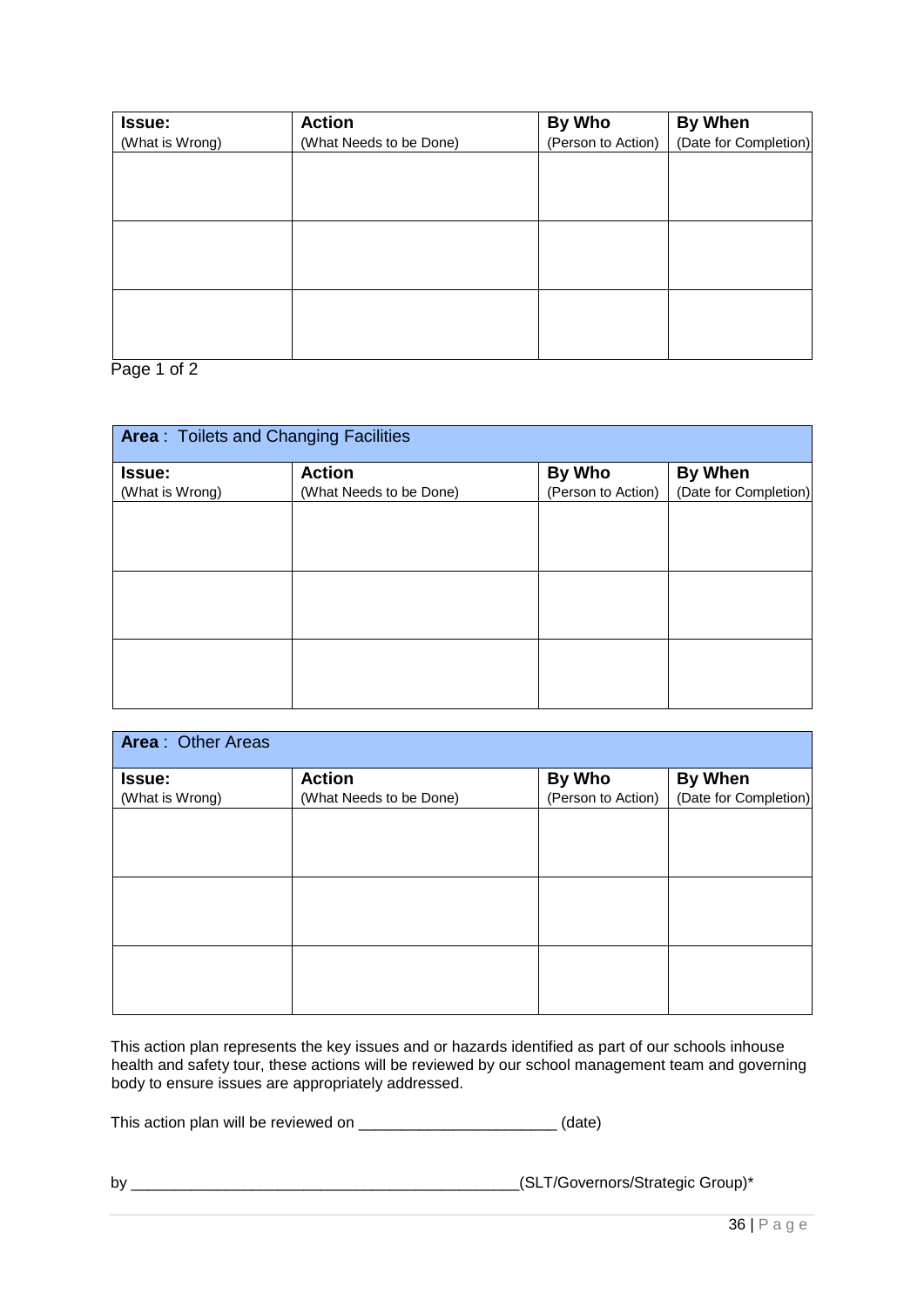# First aiders at Nelson Academy are:

|                          |                                  | <b>Date</b> | <b>Date</b>    |                   |
|--------------------------|----------------------------------|-------------|----------------|-------------------|
|                          | <b>Type of Training</b>          | Comp        | <b>Expires</b> | <b>Trainer</b>    |
| Ali Cupit                | Level 3 Paediatric First Aid     | 18/05/2018  | 17/05/2021     | St John Ambulance |
| Amanda Tasker            | <b>Emergency First Aid</b>       | 02/09/2019  | 01/09/2022     | P & K Training    |
| <b>Becky Gipp</b>        | Level 3 Paediatric First Aid     | 30/01/2019  | 29/01/2022     | P & K Training    |
| <b>Caitlin Holmes</b>    | Paediatric & Emergency First Aid | 04/09/2020  | 03/09/2023     | Tigerlilly        |
| Carole Armstrong         | <b>Emergency First Aid</b>       | 02/09/2019  | 01/09/2022     | P & K Training    |
| <b>Chritsine Bunting</b> | Level 3 Paediatric First Aid     | 29/01/2019  | 28/01/2022     | P & K Training    |
| Debbie James             | <b>Emergency First Aid</b>       | 02/09/2019  | 01/09/2022     | P & K Training    |
| Diane Francis            | <b>Emergency First Aid</b>       | 02/09/2019  | 01/09/2022     | P & K Training    |
| Emma Traylen             | Level 3 Paediatric First Aid     | 30/01/2019  | 29/01/2022     | P & K Training    |
| Gemma Skyes              | Level 3 Paediatric First Aid     | 29/01/2019  | 28/01/2022     | P & K Training    |
| <b>Hayley Driscoll</b>   | Paediatric First Aid             | 18/05/2018  | 17/05/2021     | St John Ambulance |
| Helen Richardson         | Paediatric & Emergency First Aid | 04/09/2020  | 03/09/2023     | Tigerlilly        |
| Jackie Wilks             | <b>Emergency First Aid</b>       | 02/09/2019  | 01/09/2022     | P & K Training    |
| Jessica Pepper           | Paediatric & Emergency First Aid | 04/09/2020  | 03/09/2023     | Tigerlilly        |
| Josie Lloyd              | Paediatric & Emergency First Aid | 04/09/2020  | 03/09/2023     | Tigerlilly        |
| Julie Crane              | Level 3 Paediatric First Aid     | 29/01/2019  | 28/01/2022     | P & K Training    |
| Karla Short              | <b>Emergency First Aid</b>       | 02/09/2019  | 01/09/2022     | P & K Training    |
| Katrina Boyes            | Level 3 Paediatric First Aid     | 30/01/2019  | 29/01/2022     | P & K Training    |
| Kelly Clarke             | <b>Emergency First Aid</b>       | 02/09/2019  | 01/09/2022     | P & K Training    |
| Kerri-Ann Clegg          | Level 3 Paediatric First Aid     | 29/01/2019  | 28/01/2022     | P & K Training    |
| Kim Harrison             | <b>Emergency First Aid</b>       | 02/09/2019  | 01/09/2022     | P & K Training    |
| Kim Plummer              | Level 3 Paediatric First Aid     | 29/01/2019  | 28/01/2022     | P & K Training    |
| Kirsty Carman            | Level 3 Paediatric First Aid     | 20/01/2019  | 28/01/2022     | P & K Training    |
| Ligita Wilson            | Paediatric & Emergency First Aid | 04/09/2020  | 03/09/2023     | Tigerlilly        |
| Lisa Limbert             | Level 3 Paediatric First Aid     | 29/01/2019  | 28/01/2022     | P & K Training    |
| Lorraine Hearmon         | <b>Emergency First Aid</b>       | 02/09/2019  | 01/09/2022     | P & K Training    |
| Lynne Martin             | Level 3 Paediatric First Aid     | 29/01/2019  | 28/01/2022     | P & K Training    |
| Michelle Barber          | Paediatric & Emergency First Aid | 04/09/2020  | 03/09/2023     | Tigerlilly        |
| Michelle Smith           | Paediatric & Emergency First Aid | 04/09/2020  | 03/09/2023     | Tigerlilly        |
| Michelle Whiting         | Paediatric & Emergency First Aid | 04/09/2020  | 03/09/2023     | Tigerlilly        |
| Mollie Spencer           | Paediatric & Emergency First Aid | 04/09/2020  | 03/09/2023     | Tigerlilly        |
| Nicky Rosier             | <b>Emergency First Aid</b>       | 02/09/2019  | 01/09/2022     | P & K Training    |
| Nicola Liles             | Level 3 Paediatric First Aid     | 29/01/2019  | 28/01/2022     | P & K Training    |
| Nina Galley              | Level 3 Paediatric First Aid     | 20/01/2019  | 28/01/2022     | P & K Training    |
| Rachel King              | Paediatric & Emergency First Aid | 04/09/2020  | 03/09/2023     | Tigerlilly        |
| Ray Cook                 | Level 3 Paediatric First Aid     | 30/01/2019  | 29/01/2022     | P & K Training    |
| Sam Hakin                | <b>Emergency First Aid</b>       | 02/09/2019  | 01/09/2022     | P & K Training    |
| Sam Smith                | Paediatric & Emergency First Aid | 04/09/2020  | 03/09/2023     | Tigerlilly        |
| Samantha Jeffries        | Level 3 Paediatric First Aid     | 30/01/2019  | 29/01/2022     | P & K Training    |
| Sarah Byrne Burns        | <b>Emergency First Aid</b>       | 02/09/2019  | 01/09/2022     | P & K Training    |